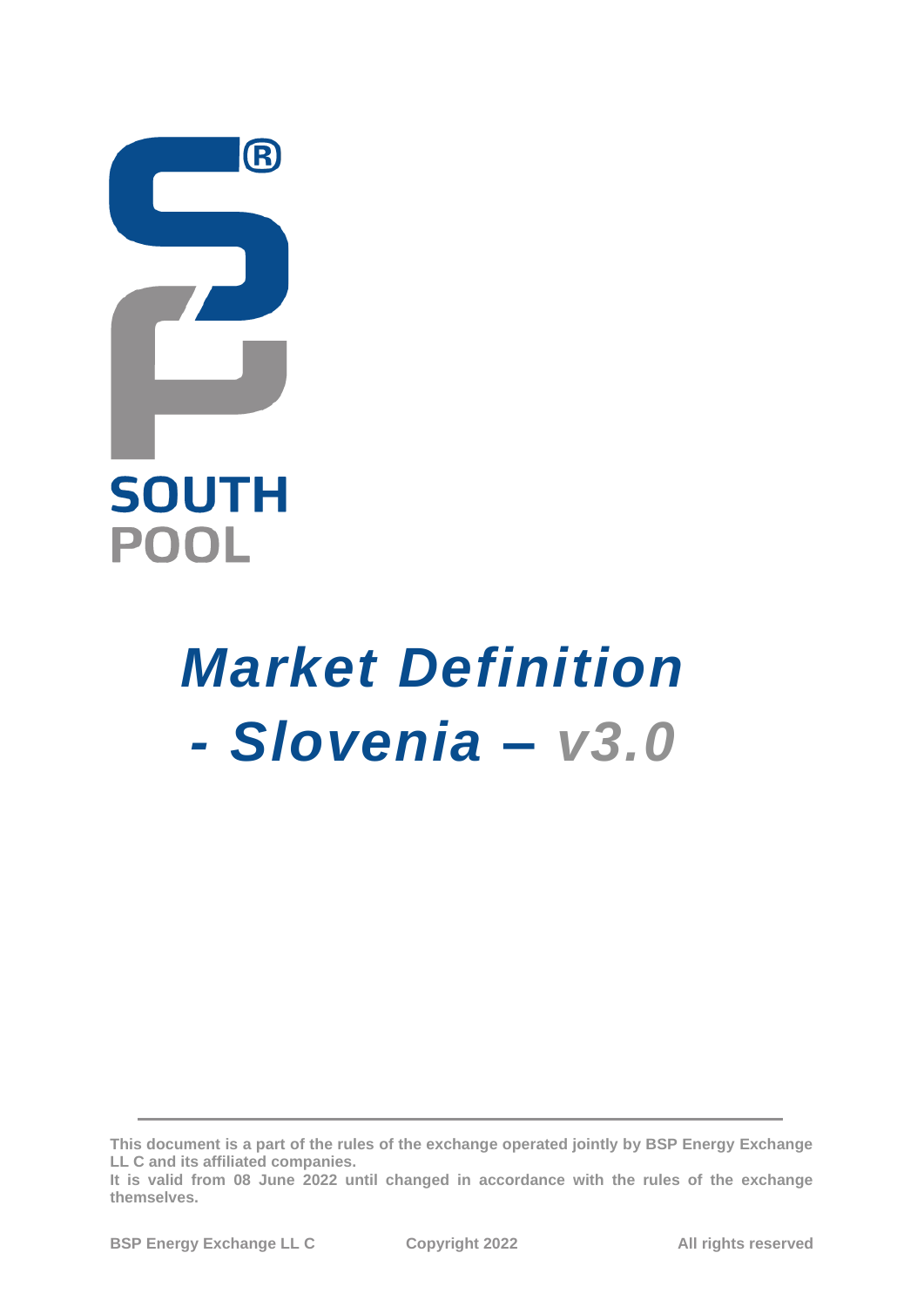

*Page left intentionally blank.*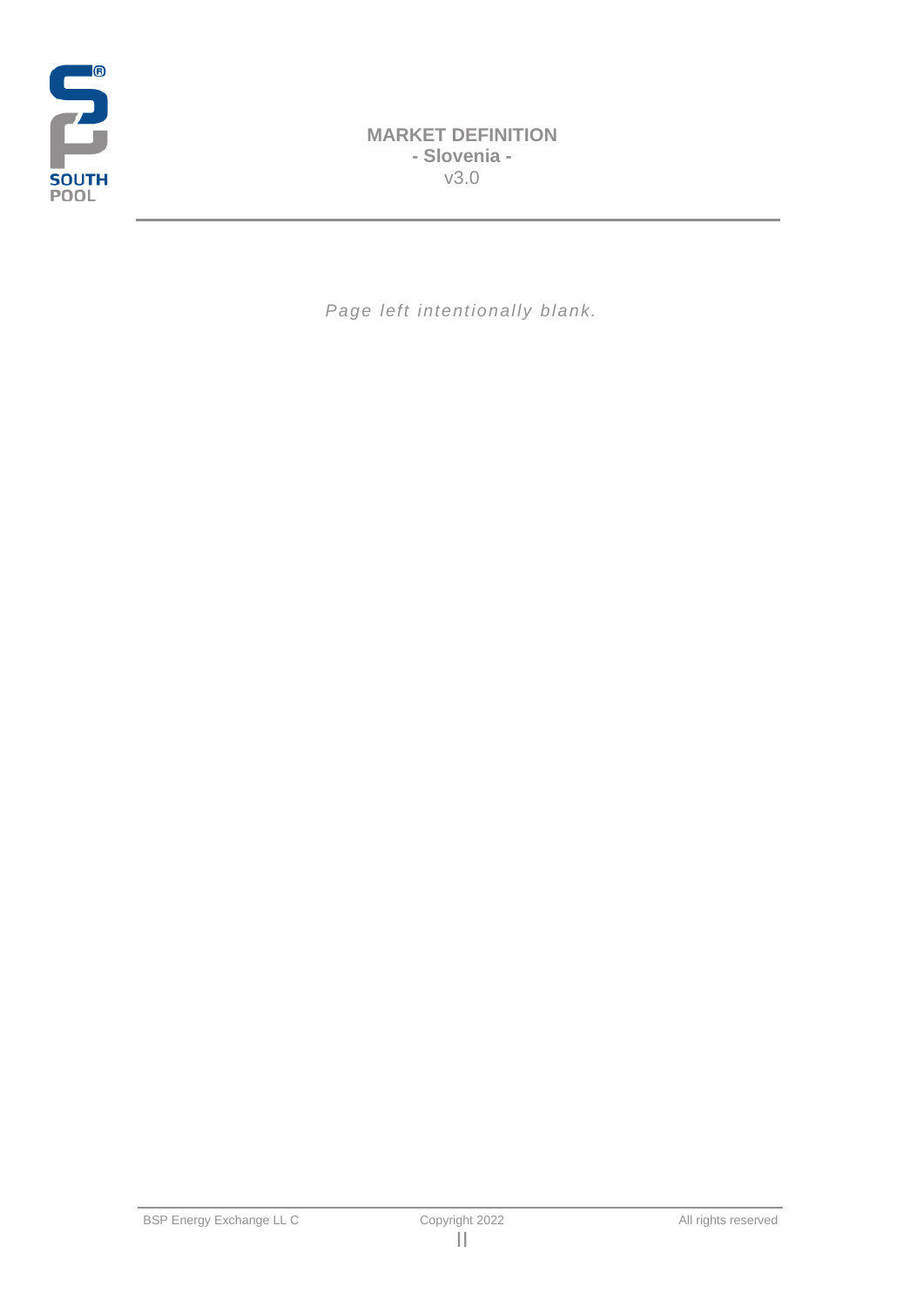

# **Table of Contents**

| 2.2.4 SIDC Intraday Continuous Trading Rollback Procedure 14 |  |
|--------------------------------------------------------------|--|
|                                                              |  |
|                                                              |  |
|                                                              |  |
|                                                              |  |
|                                                              |  |
|                                                              |  |
|                                                              |  |
|                                                              |  |
|                                                              |  |
|                                                              |  |
|                                                              |  |
|                                                              |  |
|                                                              |  |
|                                                              |  |
|                                                              |  |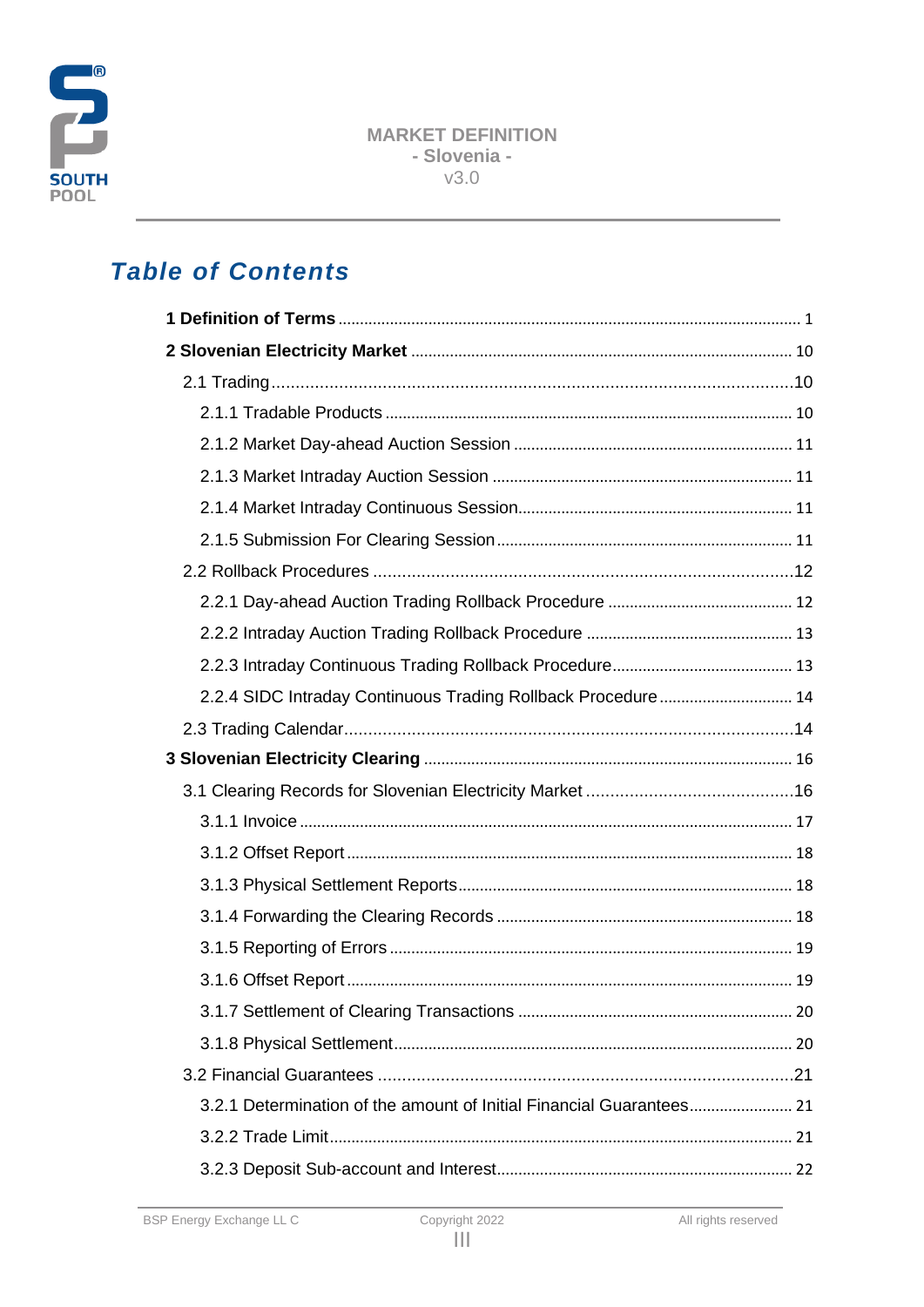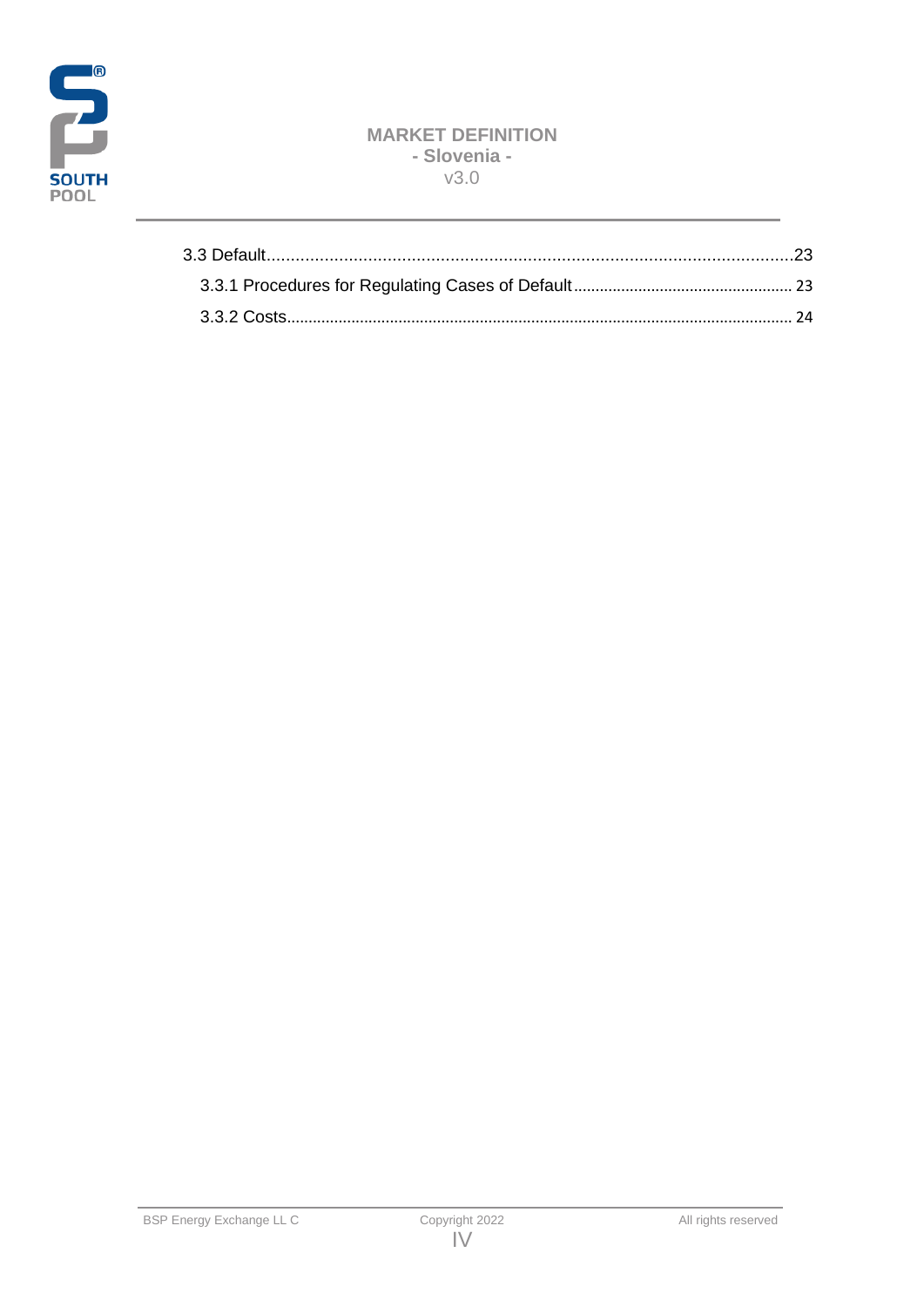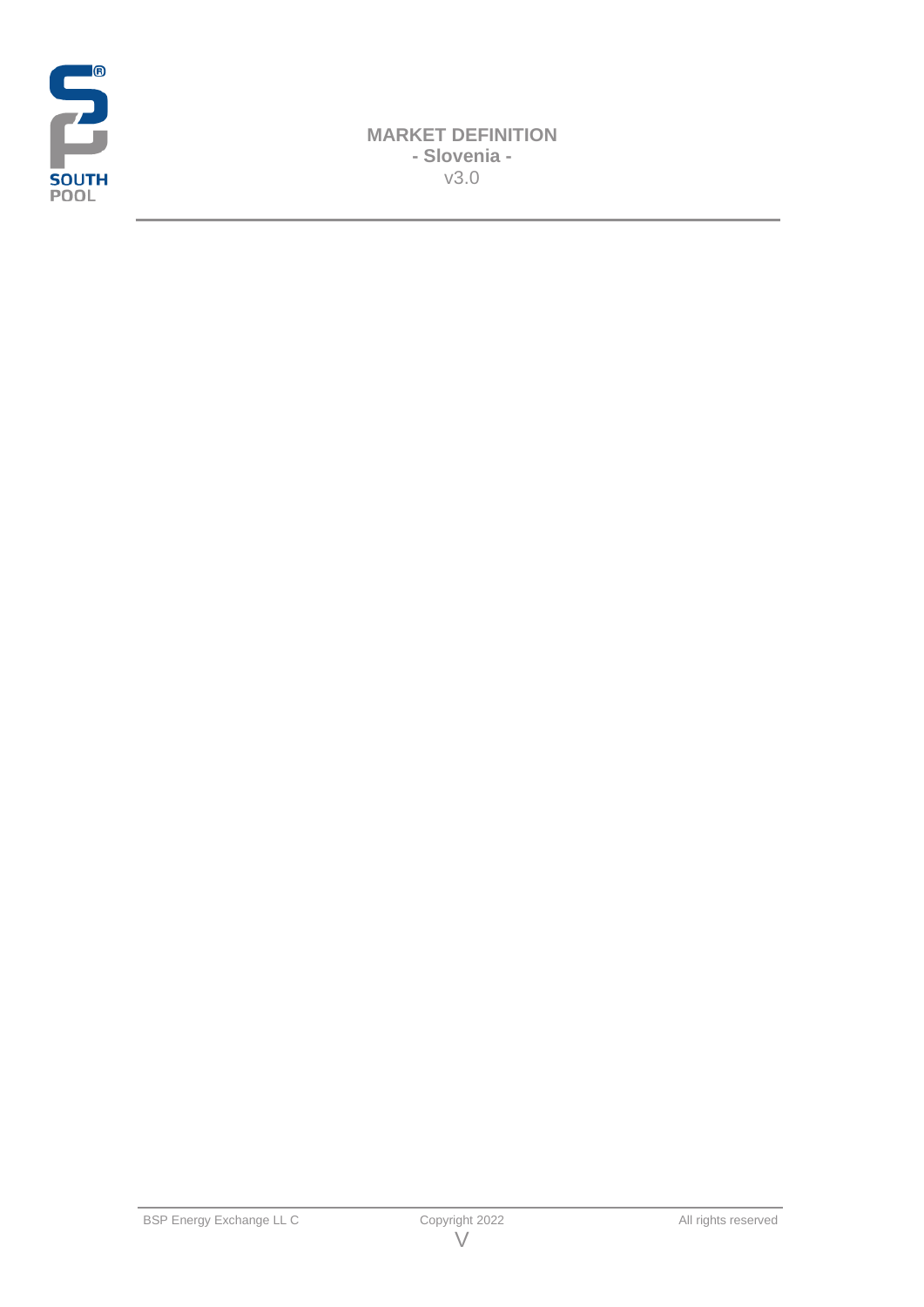

# <span id="page-5-0"></span>*1 Definition of Terms*

| Affiliate Memberan Exchange Participant whose Exchange Participation<br>depends on Exchange Participation of an Exchange<br>Member that it belongs to.          |
|-----------------------------------------------------------------------------------------------------------------------------------------------------------------|
| Agreed Interest Ratethe interest rate for the cash on the Deposit Account at a<br>Settlement Bank agreed by Agreement On Interest Rates.                        |
| Bank and BSP on the interest rates for the cash on the<br>Deposit Account.                                                                                      |
| Balance Order is an Order submitted by TSO to ensure grid balance.                                                                                              |
| Balancing Trading Phase is a Session Phase in Intraday Continuous Session at<br>which Orders can be concluded only against Balance<br>Order.                    |
| Bank Guarantee a form of Financial Guarantee provided in accordance<br>with the Rules.                                                                          |
| Banking Systemthe system used by Settlement Bank for performing the<br>financial settlement.                                                                    |
| office in Ljubljana, Slovenia that operates the Exchange<br>and respective Trading and Clearing systems in<br>accordance with the Rules.                        |
| <b>Business Day</b> each day from Monday to Friday on which the bank<br>transfers in both Slovenia and Italy can be provided.                                   |
| Call Phase  a Session Phase in either Day-ahead Auction Session or<br>Intraday Auction Session when Exchange Participants<br>can enter and manage their Orders. |
| settlement, as well as collateralisation of Transactions.                                                                                                       |

**Clearing Member**..............an Exchange Participant.

**Clearing Participation**......the right to participate in respective Clearing system.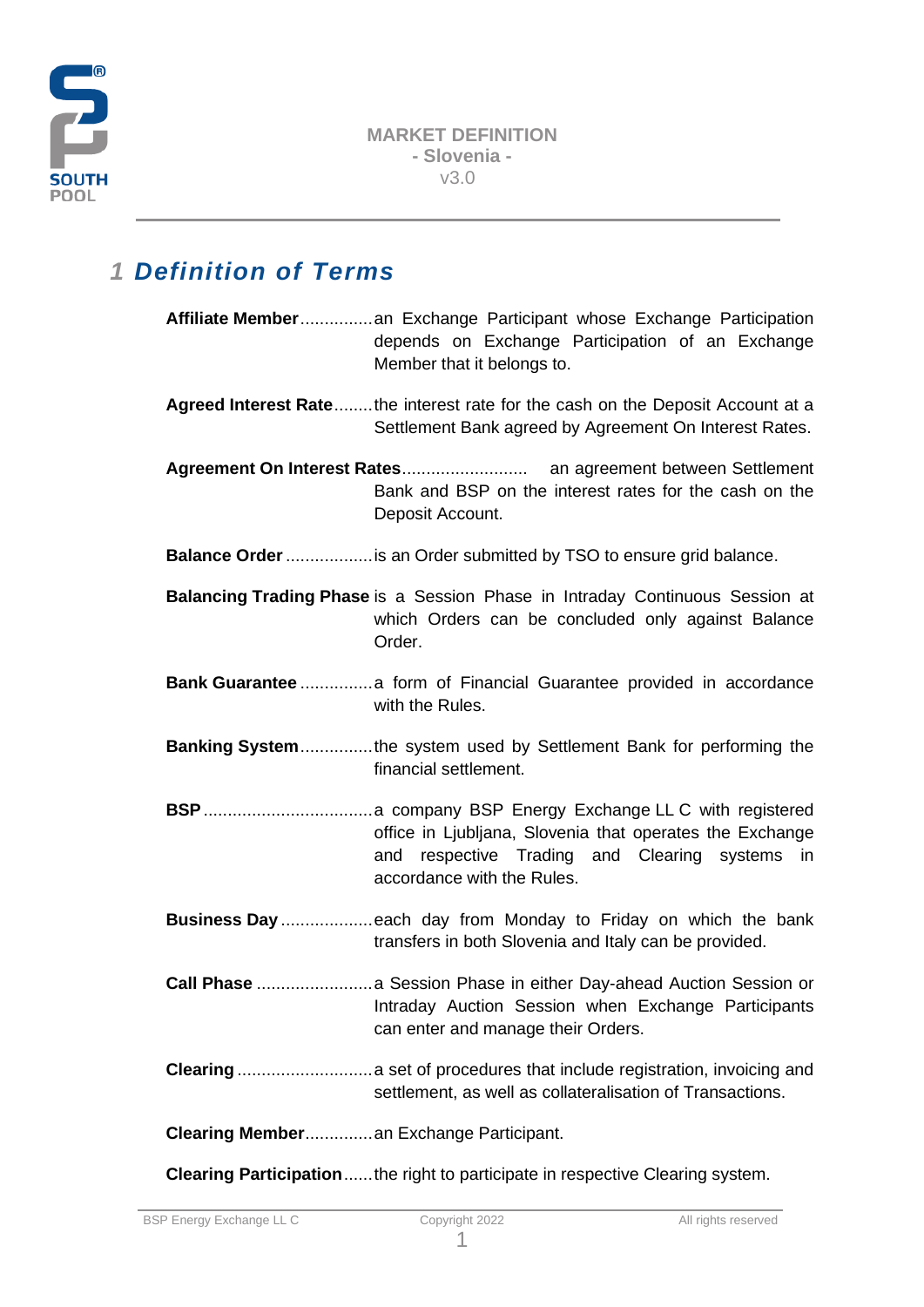

- **Clearing Record**...............the Invoices and accompanying reports providing information on procedures effected in Clearing of Final Transactions.
- **Clearing Transaction** .......a transaction established within the process of registration of Final Transaction registered for Clearing that forms the basis for financial settlement.
- **Complementary Regional Intraday Auction**...a project that integrates the management of the intraday interconnector capacity and the energy trading on the Italian-Slovenian border and on the Italian-Greek border.
- **Country of BSP Operation**...............................a country in relation to which BSP is operating (a) Market and/or a Clearing system(s).
- **CZC**...................................cross-zonal capacity.
- **Day-ahead Auction Session**............................a Trading Session in Day-ahead Auction Trading defined by Market Coupling.
- **Day-ahead Auction Trading** ............................the manner of Trading where matching only occurs once in the Price Determination Phase.
- **Default** ..............................an occurrence when a Clearing Member has not met its obligations according to the Rules (it has not made either a scheduled payment or a scheduled delivery or a timely posting of required Financial Guarantees) or occurrence of an incident and/or existence of circumstances on the basis of which BSP may conclude that a Clearing Member is either not able or is expected not to be able to fulfil its obligations.
- **Delivery or Service Day**...the day of physical fulfilment of Transactions.
- **Deposit Account** ..............a cash account opened at Settlement Bank on which financial guarantees paid in cash are kept.
- **Deposit Sub-account**.......account opened in the name of Clearing Member within the framework of Deposit Account.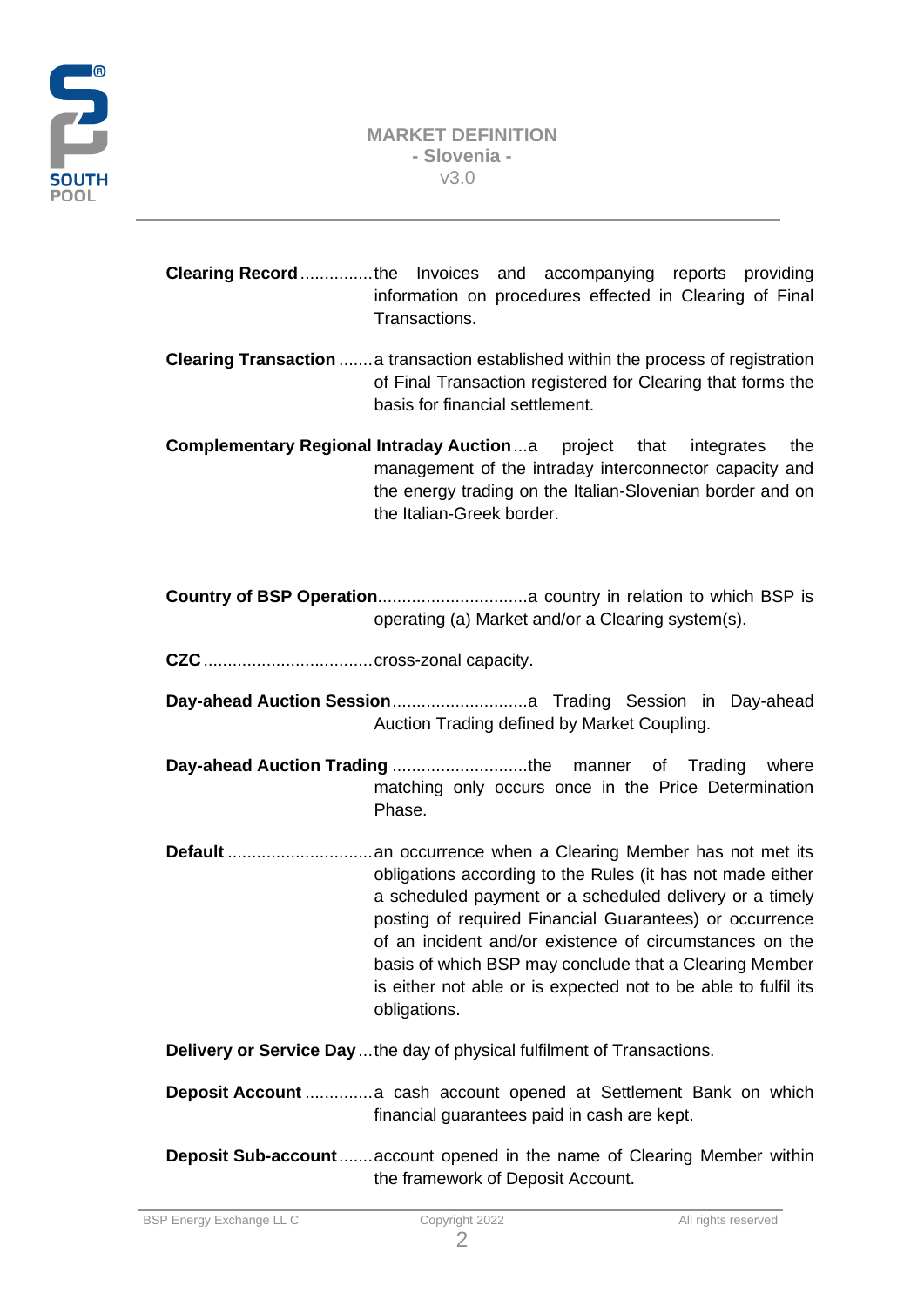

| <b>Exchangeall the Markets.</b>                                             |                                                                                                                                                                                                                                                                                                                                                                                                                        |
|-----------------------------------------------------------------------------|------------------------------------------------------------------------------------------------------------------------------------------------------------------------------------------------------------------------------------------------------------------------------------------------------------------------------------------------------------------------------------------------------------------------|
|                                                                             | Exchange Member  an independent Exchange Participant.                                                                                                                                                                                                                                                                                                                                                                  |
|                                                                             | <b>Exchange Participant</b> an Exchange Member or an Affiliate Member.                                                                                                                                                                                                                                                                                                                                                 |
|                                                                             | <b>Exchange Participation</b> the right to participate in Trading and/or Clearing at BSP.                                                                                                                                                                                                                                                                                                                              |
|                                                                             | <b>Exchange Traderan employee of an Exchange Participant, nominated by</b><br>Exchange Member and admitted by BSP as Exchange<br>Trader for a maximum of one Exchange Member and for<br>any number of the Exchange Member's Affiliate Members,<br>authorised to participate in Trading on the individual<br>Markets on the Exchange Participant's behalf.Final<br>Transaction a Transaction which cannot be<br>broken. |
|                                                                             | Financial Guaranteeany collateral that a Clearing Member has to submit as<br>insurance for the fulfilment of his liabilities towards BSP.                                                                                                                                                                                                                                                                              |
|                                                                             | Freeze Phase a Session Phase in either Day-ahead Auction Session or<br>Intraday Auction Session when Market Supervision can<br>oversee and test outcomes of the auction and manage<br>the Orders entered during the Call Phase.                                                                                                                                                                                        |
|                                                                             | Inactive Phase  a Session Phase in either Day-ahead Auction Session or<br>Intraday Auction Session or Intraday Continuous Session<br>or Submission For Clearing Session when Exchange<br>Participants can only access and download the results of<br>their Trading.                                                                                                                                                    |
| Intraday Auction Session  a Trading Session in Intraday Auction<br>Trading. |                                                                                                                                                                                                                                                                                                                                                                                                                        |
|                                                                             | Continuous Trading.                                                                                                                                                                                                                                                                                                                                                                                                    |

**Intraday Auction Trading** a manner of Trading on BSP, where matching only occurs once in the Price Determination Phase which may be run several times for the same Delivery Day in accordance with this Market Definition.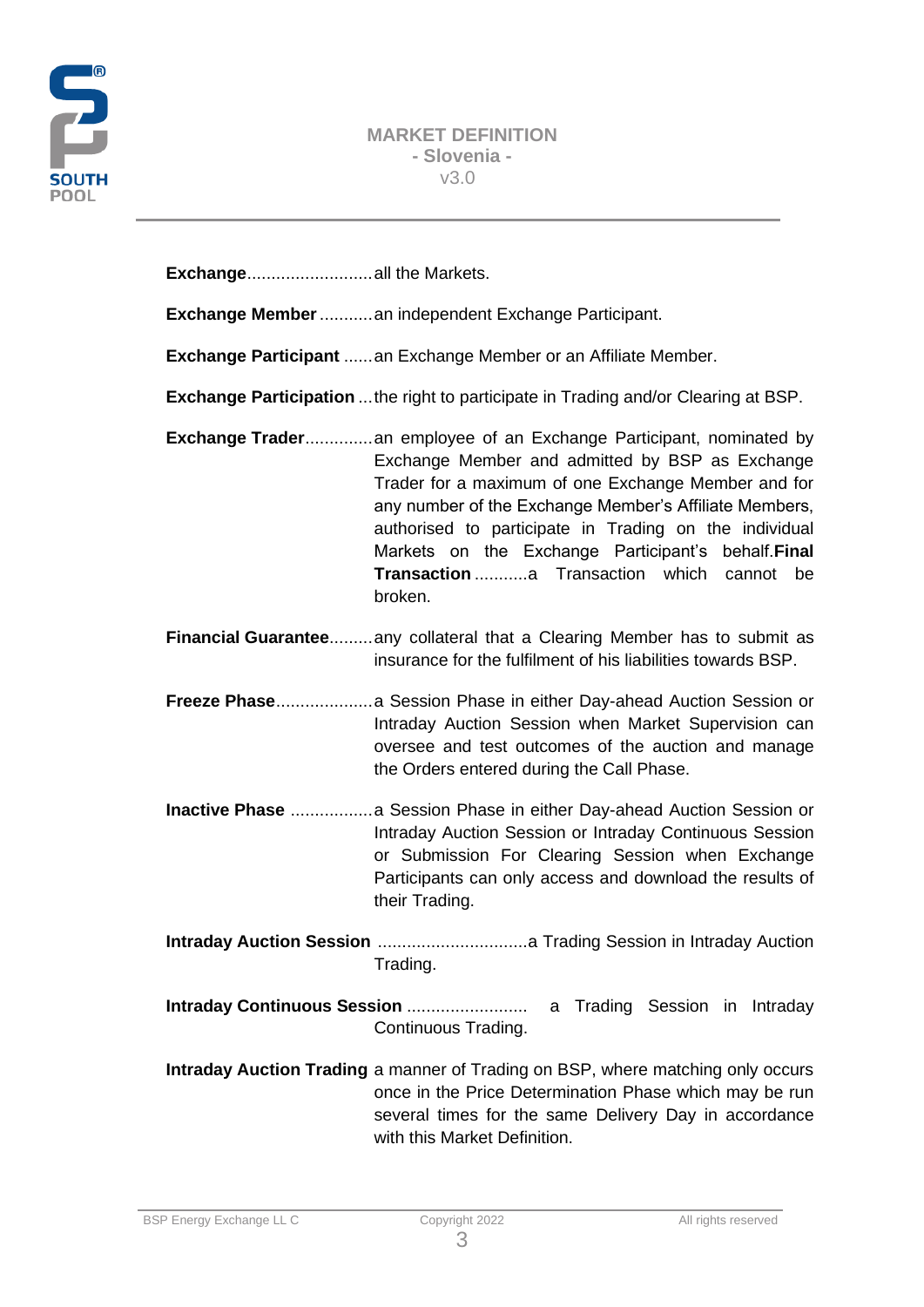

**Intraday Continuous Trading** .......................... a manner of Trading on BSP, where matching occurs during the Trading Phase, whenever conditions for it emerge.

- **Invoice** ..............................daily invoice for energy purchase or sale and daily invoice for the service for the collection or receipt of excess energy.
- **Market**...............................a market operated by BSP.
- **Market Coupling**...............a mechanism for the coordination of two or more energy markets of neighbouring areas that integrates the management of the interconnector capacity between the areas and the energy trading.
- **Market Order** ....................an either sell order, buy order, Predefined Order or User Defined Order entered into BSP Trading System concluded in a Transaction at any price defined in Products Definition.
- **Market Participant**............an Exchange Participant that has been admitted to an individual Market.
- **Market Participation**.........the right to participate in Trading in the individual Market.
- **Market Supervision**..........the Exchange Body responsible for the supervision and surveillance of the trading operations and of the rights within the Trading System.
- **Members Chamber**...........an Exchange Body established in accordance with the Rules.
- **Multilateral Clearing Mechanism** ....................a clearing mechanism provided by BSP as a central counterparty to all financial rights and obligations from the Transactions cleared within, resulting in a single netted financial right and/or obligation of an individual party of any number of such Transactions in relation to that central counterparty.
- **Non-Business Day** ...........each Saturday, Sunday or any other public holiday in Slovenia or in Italy on which bank transfers cannot be provided. For Slovenian Electricity Market Non-Business Days are defined in Annex no.1.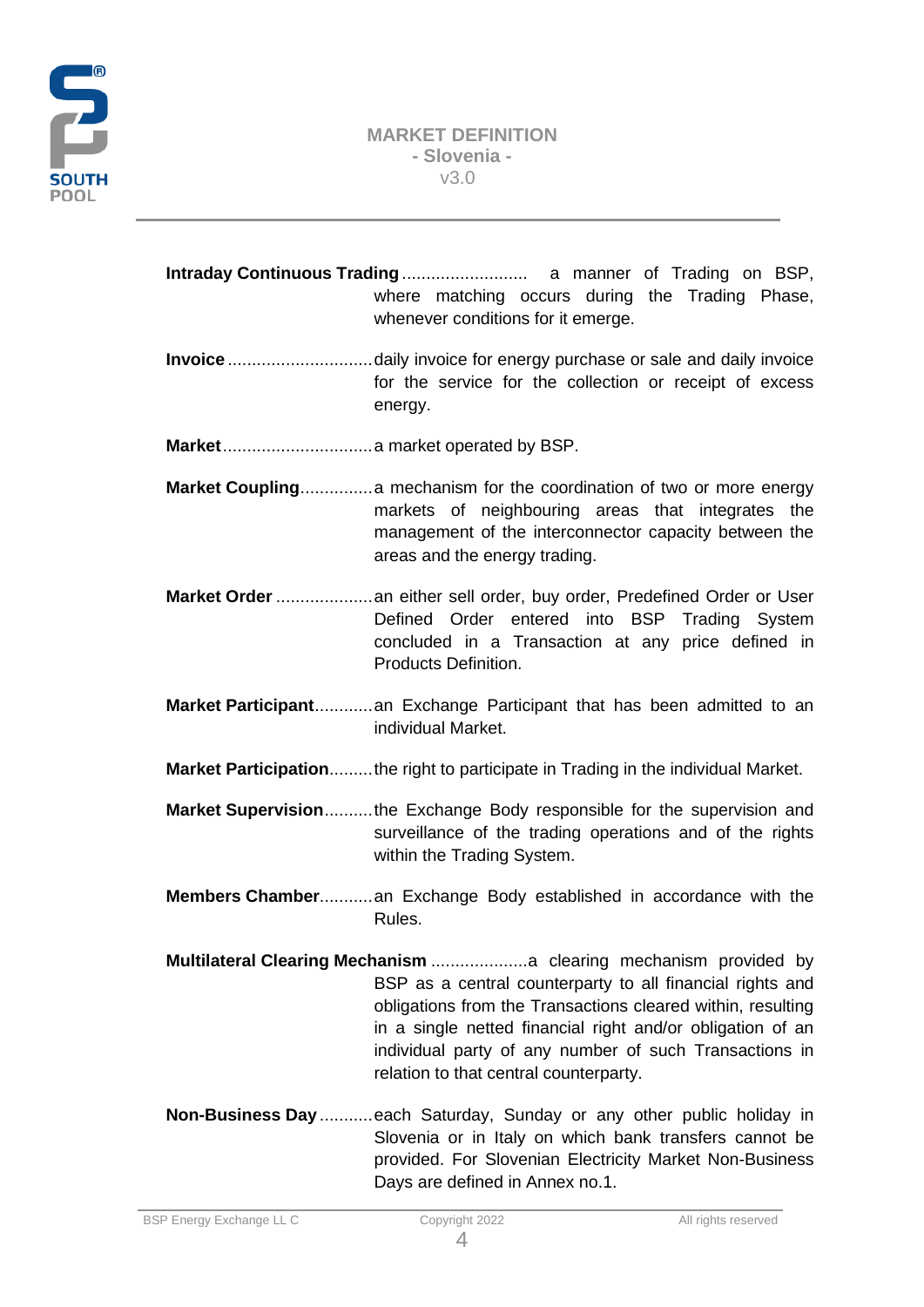

- **Net Creditor**......................Clearing Member that has, in respect to individual Settlement Day and Clearing Participation, net financial liabilities towards BSP.
- **Net Debtor**.........................Clearing Member that has, in respect to individual Settlement Day and Clearing Participation, net financial receivables towards BSP.
- **Offset Report**....................a report provided by BSP on the offset financial receivables and liabilities pursuant registration of individual Final Transactions either assumed by or assigned to BSP in the Multilateral Clearing Mechanism.
- **Order**.................................an either sell order, buy order, Predefined Order or User Defined Order entered into BSP Trading System.
- **Order Book...........................** book containing all Orders entered in the Trading System, including their status at any given time, for at least as long as the Final Transactions from the individual are registered in the Clearing.
- **Parties** ..................................the PXs and TSOs of Italy and Slovenia.
- **Physical Settlement Report**.............................a report provided by BSP on the physical rights and/or obligations arising from registered Final Transactions.
- **Position Account** .............a trading (non-cash) account on which all buy and sell Orders and Transactions of an Exchange Participant and eventual Final Transactions of a Clearing Member are recorded.
- **Predefined Order** .............is a buy or sell order defined as a Product.
- **Price Determination Phase..............................**a Session Phase in either Day-ahead Auction Session or Intraday Auction Session when matching is executed and market clearing price determined.
- **Product**.............................a standardised product traded at the Exchange with the contract specifications set out in the Rules.
- **Product Expiration**...........the time of a start of physical fulfilment of Transactions.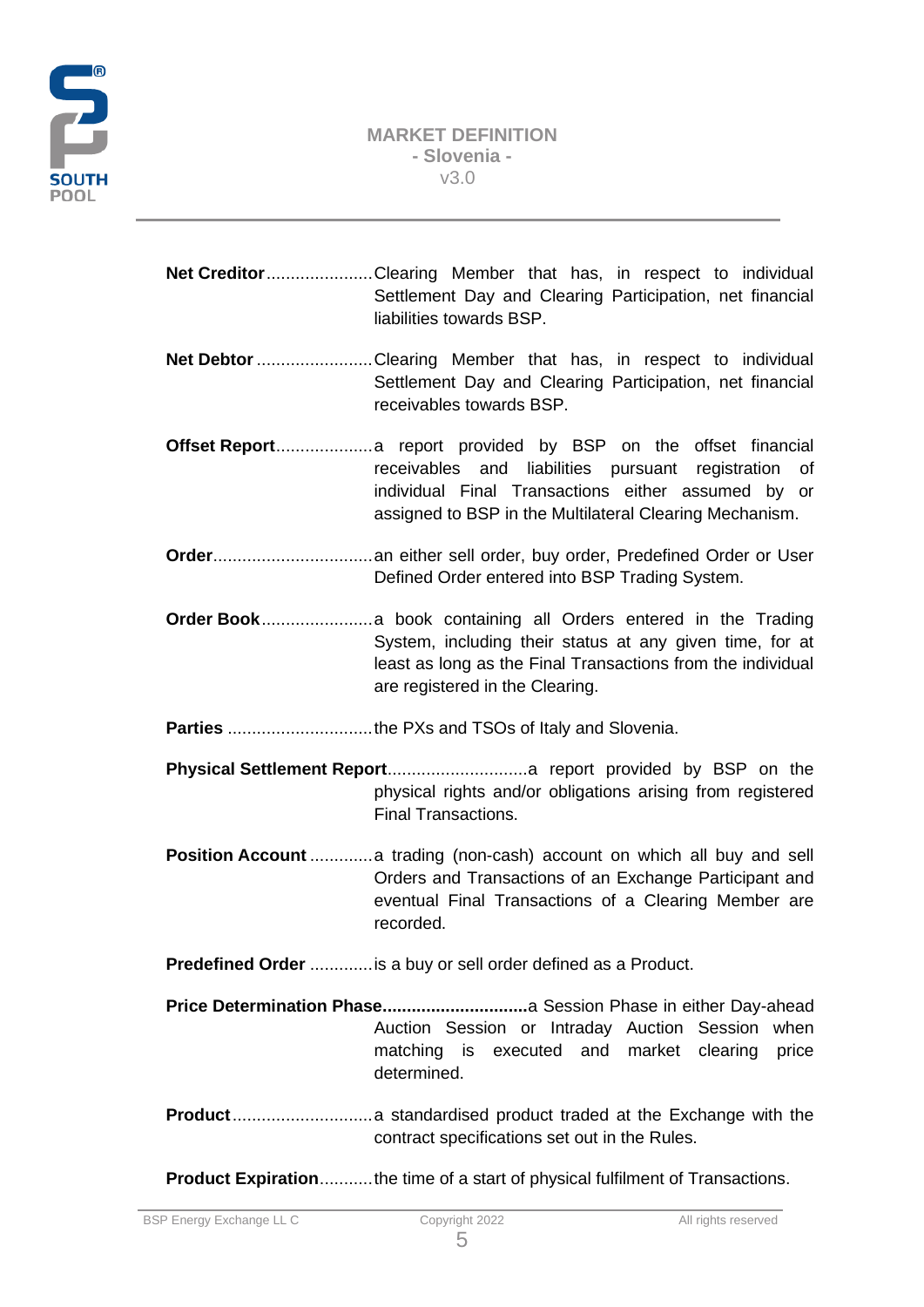

- **Products Definition**..........a Definition setting out the Products traded at the Exchange in accordance with the General Rules and Trading Rules.
- **PX**......................................Power Exchange.
- **Rules**.................................the whole set of rules applicable in Trading and Clearing in the Markets, including but not limited to, General Rules, Appendices, Instructions, Definitions, Decisions, Principles and Agreements..
- **Session Phase** .................a phase in an individual manner of Trading.
- **Settlement Account** .........a cash account opened at Settlement Bank through which net financial settlement is performed.
- **Settlement Bank**...............a bank in which BSP has opened a settlement and deposit account; the settlement bank may be either a commercial bank or the settlement system itself or a central bank.
- **Settlement Day..................** day when settlement on individual Markets is performed in accordance with respective Market Definition; Settlement Days for financial settlement and physical settlement on an individual Market may differ, as well as some Markets may have several Settlement Days for financial and/or physical settlement of a Product.
- **Second Auction** ...............is a procedure applied when price threshold during Dayahead Auction Trading is reached or exceeded.
- **SIDC**..................................refers to single intraday coupling and means the continuous process where collected orders are matched and cross-zonal capacity is allocated simultaneously for different bidding zones in the intraday market.
- **SIDC Market** ..................... single intraday market operated by TSOs and power exchanges.
- **SIDC Intraday Continuous Trading**.................a type of Intraday Continuous Trading within SIDC
- **SIDC Order** .......................type of Order which is a part of SIDC.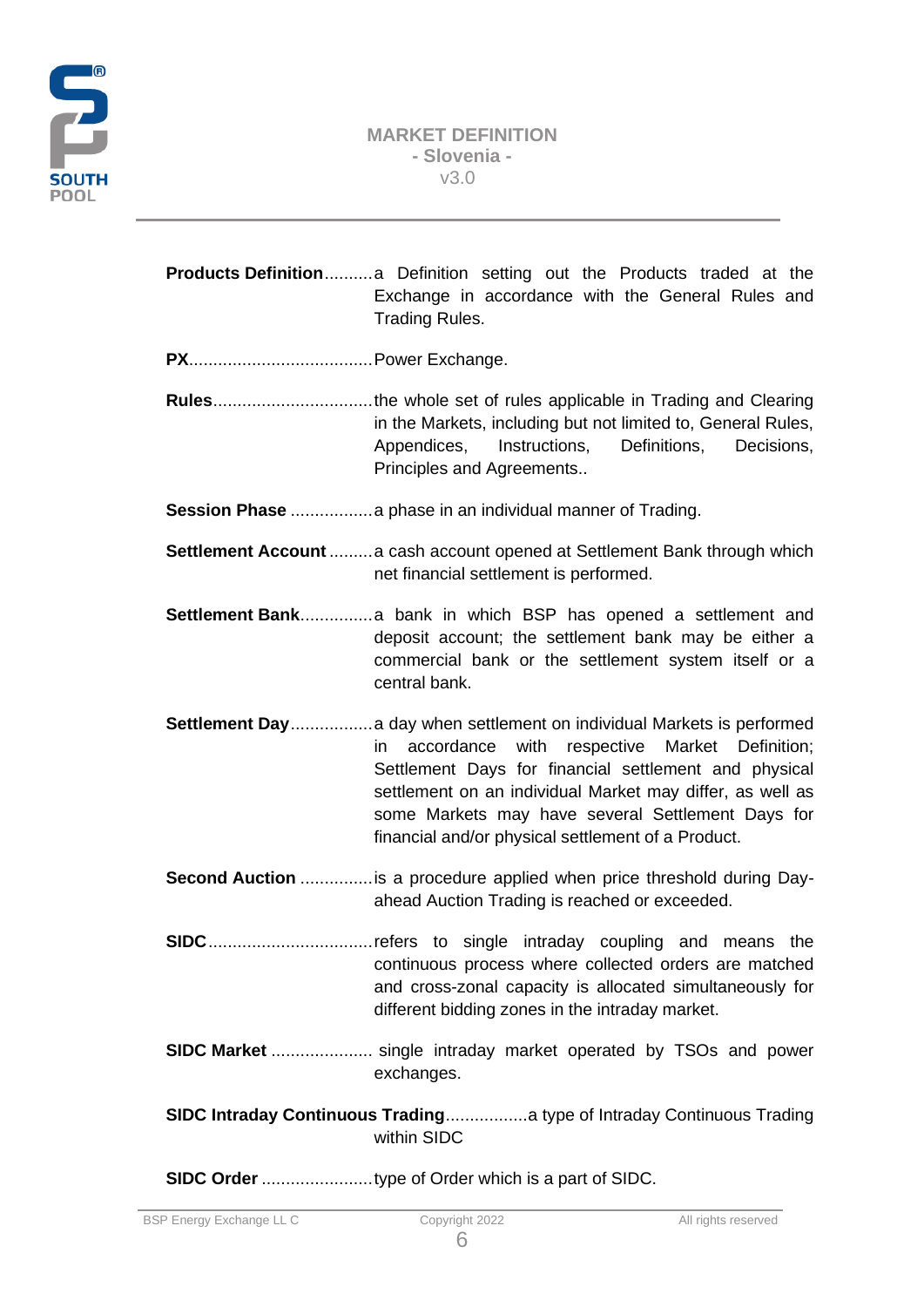

**SIDC Order Book** .............type of Open Order Book a book containing all SIDC Orders.

**Slovenian Electricity Clearing**….....................the clearing system operated by BSP for Clearing of Transactions in Electricity delivered in Republic of Slovenia, operated in accordance with this Market Definition.

**Slovenian Electricity Market** .......................... a Market for Trading in electricity delivered in Republic of Slovenia comprised of Slovenian Electricity Day-ahead Market and/or Slovenian Electricity Intraday Market and/or Submission For Clearing, operated in accordance with this Market Definition.

**Slovenian Electricity Day-ahead Market**.........a Market for Trading in electricity delivered in Republic of Slovenia the following day, operated in accordance with this Market Definition.

**Slovenian Electricity Intraday Market**.............a Market for Trading in electricity delivered in Republic of Slovenia within the same day, operated in accordance with this Market Definition.

**Submission For Clearing**.…….a manner of Trading on BSP, where two individual Market Participants jointly agree on a Transaction they have concluded outside Exchange (OTC) in order for it to become subject of Clearing by BSP.

**Submission For Clearing Session**..................a Trading Session in Submission For Clearing.

**Trade Limit** .......................a limit which is established by means of an amount in terms of money within which the Exchange Member can put buy orders in Trading System on a Trading Day, set by BSP according to the Rules.

**Trading** .............................the whole set of actions performed by Exchange Traders at the Exchange, e.g. act of entering or withdrawal of Orders in the Trading System.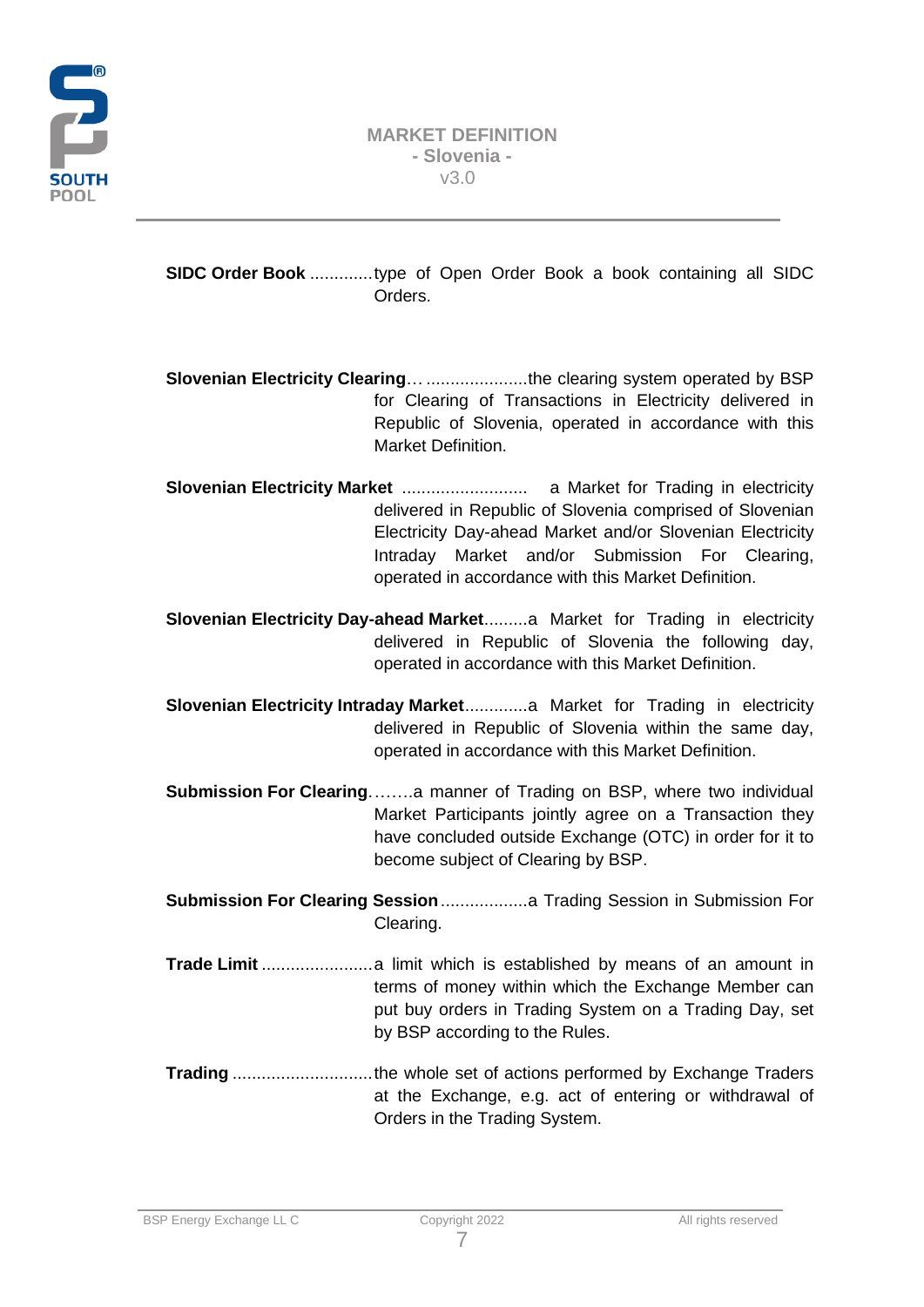

- **Trading Exposure** ............a financial exposure calculated as a product of price and volume of an Order in case buy order is entered with positive price or sell order is entered with negative price.
- **Trading Day**......................a day when Trading on an individual Market can be conducted.
- **Trading Phase**..................a Session Phase in either Intraday Continuous Session or Submission For Clearing Session.
- **Trading Session**........................period of [Trading](http://www.investorwords.com/5030/trading.html) for the individual Products with the same Delivery or Service Day and the same manner of trading from the time a [market](http://www.investorwords.com/2962/market.html) [opens](http://www.investorwords.com/3432/open.html) until it [closes.](http://www.investorwords.com/887/close.html)
- **Trading System**................the trading platform BSP uses for its trading services.
- **Transaction** ......................either a transaction that Exchange Participants have concluded in a Market or a transaction concluded between Market Participants outside Exchange submitted for Clearing by BSP.
- **TSO**...................................Transmission System Operator.
- **User Defined Order**..........is a buy or sell order defined by Exchange Trader and constituted of at least two consecutive Products of the same Delivery or Service Day.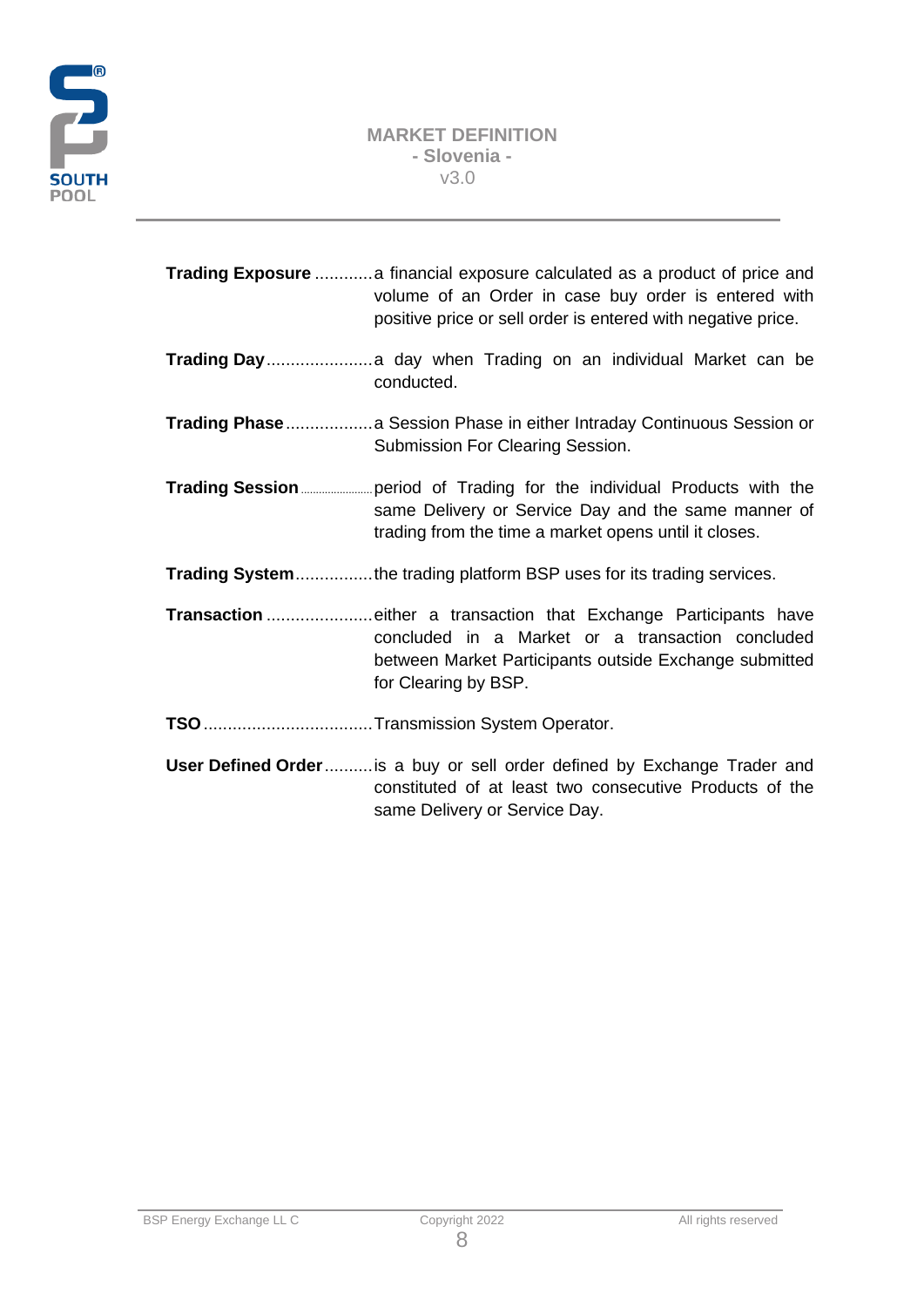

*Page left intentionally blank.*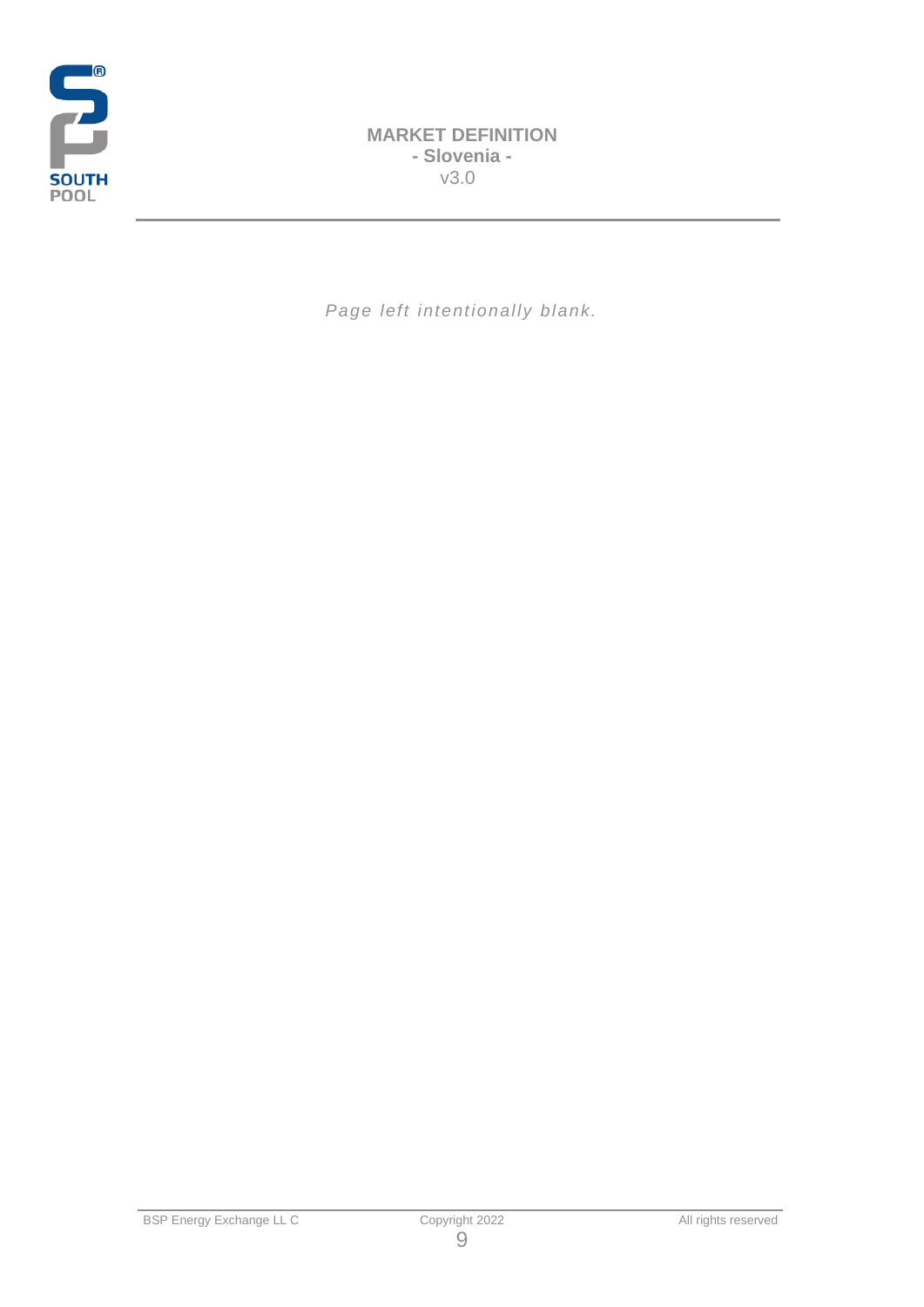

# <span id="page-14-0"></span>*2 Slovenian Electricity Market*

- (1) For Exchange Participation in the Slovenian Electricity Market, Clearing Participation in the Slovenian Electricity Clearing is required.
- (2) For the purposes of delegation of members to Members Chamber the Country of BSP Operation of Slovenian Electricity Market is Republic of Slovenia.

# <span id="page-14-1"></span>*2.1 Trading*

# <span id="page-14-2"></span>*2.1.1 Tradable Products*

- (1) Exchange Trading with Products on the Slovenian Electricity Market is carried out in Intraday Continuous Trading, Intraday Auction Trading and Day-ahead Auction Trading.
- (2) Products, as defined by Products Definition, admitted to the Slovenian Electricity Intraday Market and Slovenian Electricity Day-ahead Market are the following:
	- Intraday Continuous Trading:
		- a) HOURLY PRODUCTS,
		- b) FIFTEEN MINUTES PRODUCTS,
		- c) USER DEFINED BLOCK PRODUCTS,
	- Intraday Auction Trading:
		- a) HOURLY PRODUCTS.
	- Day-ahead Auction Trading:
		- a) HOURLY PRODUCTS,
		- b) USER DEFINED BLOCK PRODUCTS.
- (3) Trading outside Exchange (OTC) with aim to submit Transactions to Clearing by BSP is carried out in Submission For Clearing.
- (4) Products, as defined by Products Definition, available for Submission for Clearing by BSP, are the following:
	- a) HOURLY PRODUCTS,
	- b) FIFTEEN MINUTES PRODUCTS,
	- c) USER DEFINED BLOCK PRODUCTS,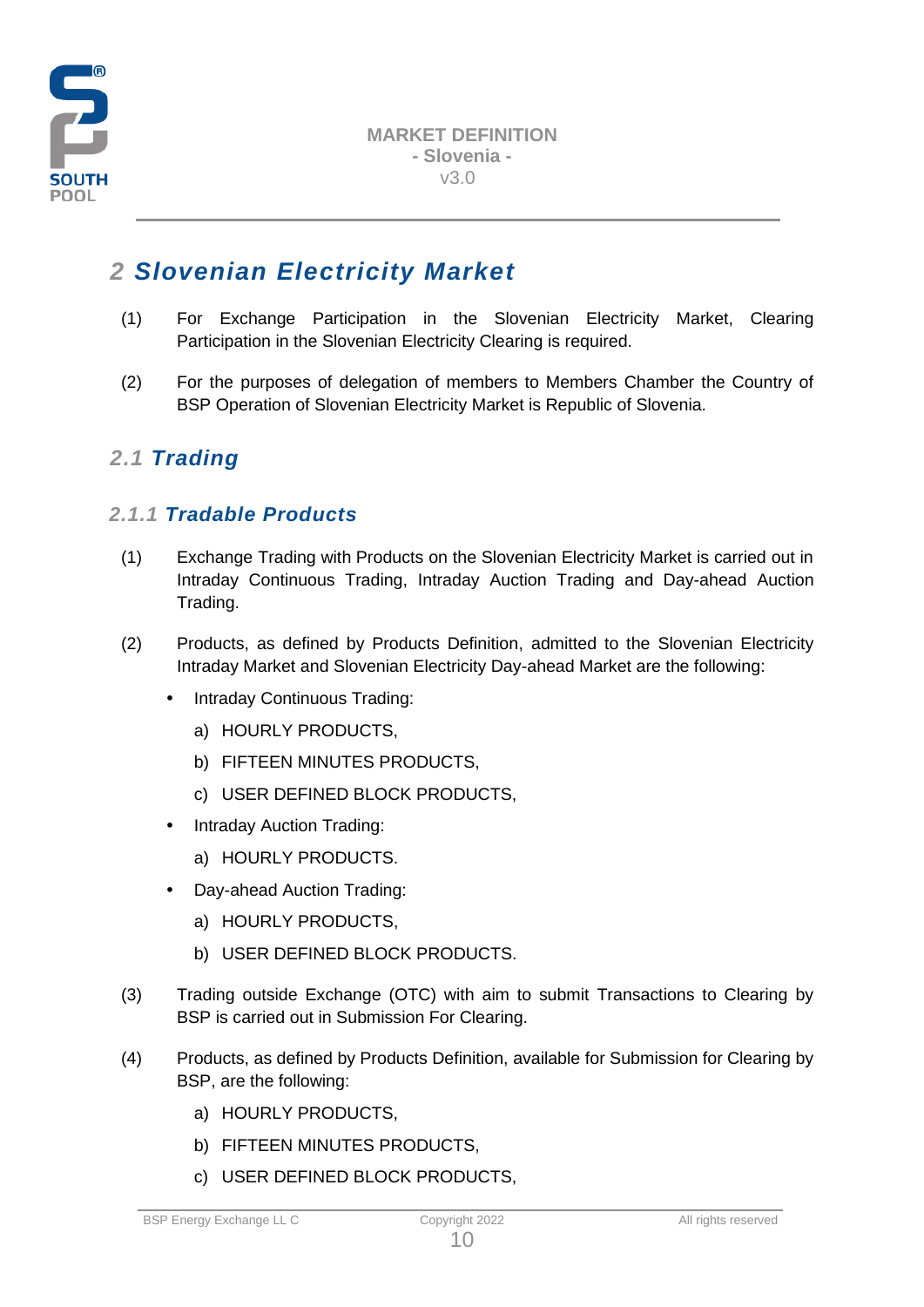

# <span id="page-15-0"></span>*2.1.2 Market Day-ahead Auction Session*

<span id="page-15-4"></span>(1) In the Slovenian Electricity Day-ahead Market the Day-ahead Auction Trading schedule on each individual Trading Day is conducted in accordance with procedures specified in Annex no. 2.

# <span id="page-15-1"></span>*2.1.3 Market Intraday Auction Session*

<span id="page-15-5"></span>(1) In the Slovenian Electricity Intraday Market the Intraday Auction Trading schedule on each individual Trading Day is conducted in accordance with procedures specified in Annex no.3.

# <span id="page-15-2"></span>*2.1.4 Market Intraday Continuous Session*

- <span id="page-15-6"></span>(1) In the Slovenian Electricity Intraday Market the Intraday Continuous Trading schedule on the Trading Day is conducted in the following Intraday Continuous Session and respective Session Phases:
	- 1) Trading Phase shall take place 1 (one) day before Delivery or Service Day from 15:00 till 60 minutes prior to Product Expiration on the Delivery or Service Day.
	- 2) Balancing Trading Phase shall take place after Trading Phase and lasts for 60 minutes.
	- 3) Inactive Phase shall take place after Balancing Trading Phase.
- (2) In the Slovenian Electricity Intraday Market the SIDC Intraday Continuous Trading schedule on the Trading Day is conducted in the following Intraday Continuous Session and respective Session Phases:
	- 1) Trading Phase shall take place 1 (one) day before Delivery or Service Day from 15:00 till 60 minutes prior to Product Expiration on the Delivery or Service Day.
	- 2) Inactive Phase for SIDC Intraday Continuous Trading shall take place after Trading Phase.

# <span id="page-15-3"></span>*2.1.5 Submission For Clearing Session*

(1) In the Submission For Clearing the schedule on the Trading Day is conducted in the following Submission For Clearing Session and respective Session Phases: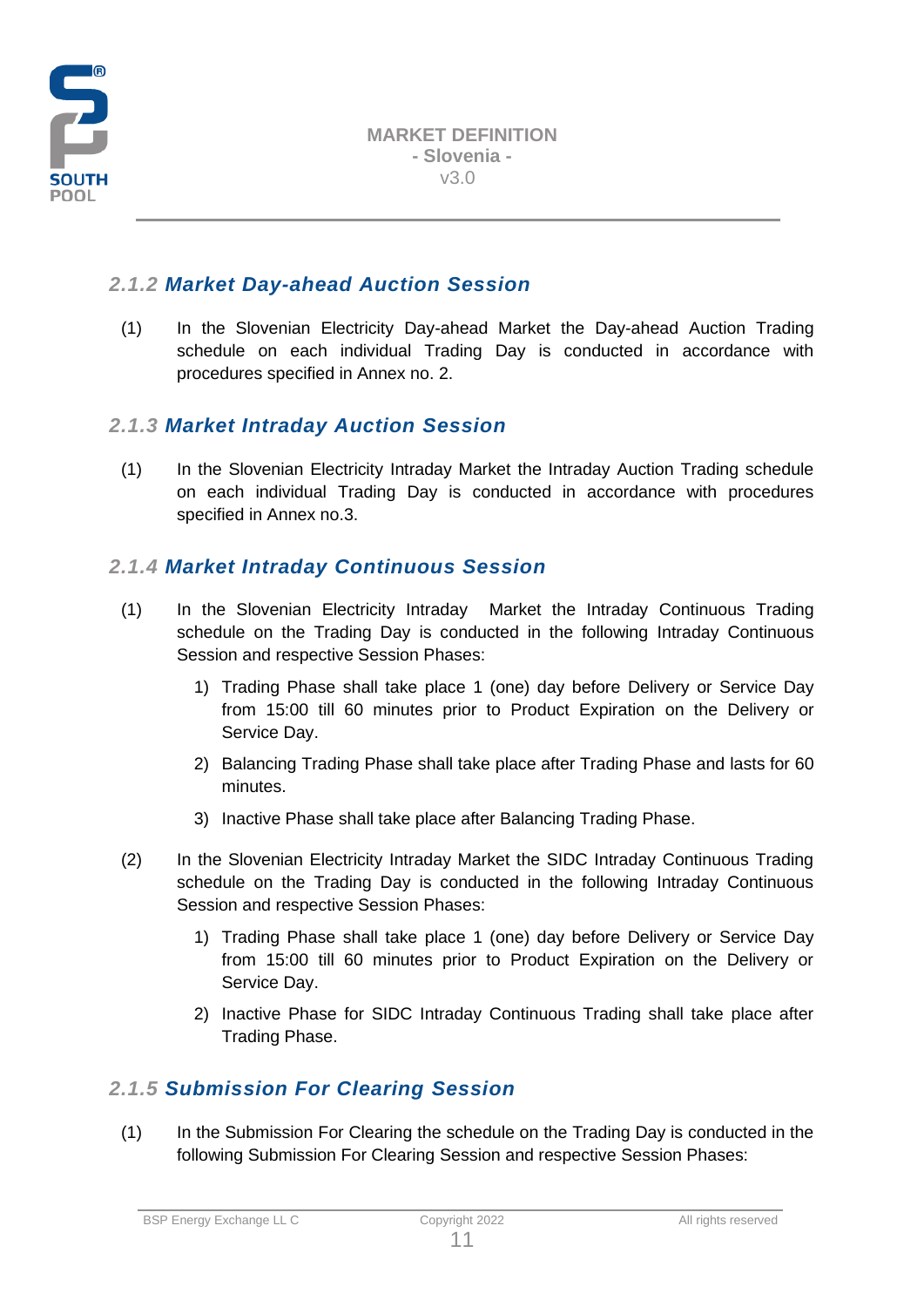

- 1) Trading Phase shall take place 1 (one) day before Delivery or Service Day from 15:00 till 60 minutes prior to Product Expiration. Fifteen Minutes Products are subject of Trading 120 minutes prior to Product Expiration.
- 2) Inactive Phase shall take place after Trading Phase.

# <span id="page-16-0"></span>*2.2 Rollback Procedures*

(1) The reason for the implementation of the rollback procedure is a failure of one or more processes in Trading that cause a situation where by the deadlines and in the manner specified in paragraph [\(1\)](#page-15-4) of point [2.1.2](#page-15-0) [\[Market Day-ahead Auction](#page-15-0)  [Session\]](#page-15-0), paragraph [\(1\)](#page-15-5) of point [2.1.3](#page-15-1) [\[Market Intraday Auction \]](#page-15-1) and paragraph [\(1\)](#page-15-6) of point [2.1.4](#page-15-2) [\[Market Intraday Continuous \]](#page-15-2) above Trading cannot be run and/or does not produce correct results.

# <span id="page-16-1"></span>*2.2.1 Day-ahead Auction Trading Rollback Procedure*

- (1) A rollback procedure will be applied, whenever for a given day, the Day-ahead Auction Trading cannot be run and/or does not produce correct results by a given hour, either since:
	- a) the TSOs cannot provide to their relevant PXs daily CZCs; or
	- b) BSP cannot exchange its Order Book; or
	- c) calculation of market results is not possible.
- (2) If one of the Parties acknowledges a failure of one or more processes in Trading, it will promptly inform other Parties. After receiving the information about the failure, Parties will promptly inform Market Participants that decoupling of Slovenian Electricity Day-ahead Market will occur. In this case BSP will run Slovenian Electricity Day-ahead Market as isolated market.
- (3) Before BSP will run Day-ahead Auction Trading for Slovenian Electricity Day-ahead Market as isolated market, modification of existing Orders and submission of new Orders will be enabled for up most 10 minutes.
- (4) BSP shall keep informed all Market Participants by suitable means about the prolongations, its anticipated durations, subsequent procedures and final results that shall be published at latest by 15:30, within whole process of rollback procedure.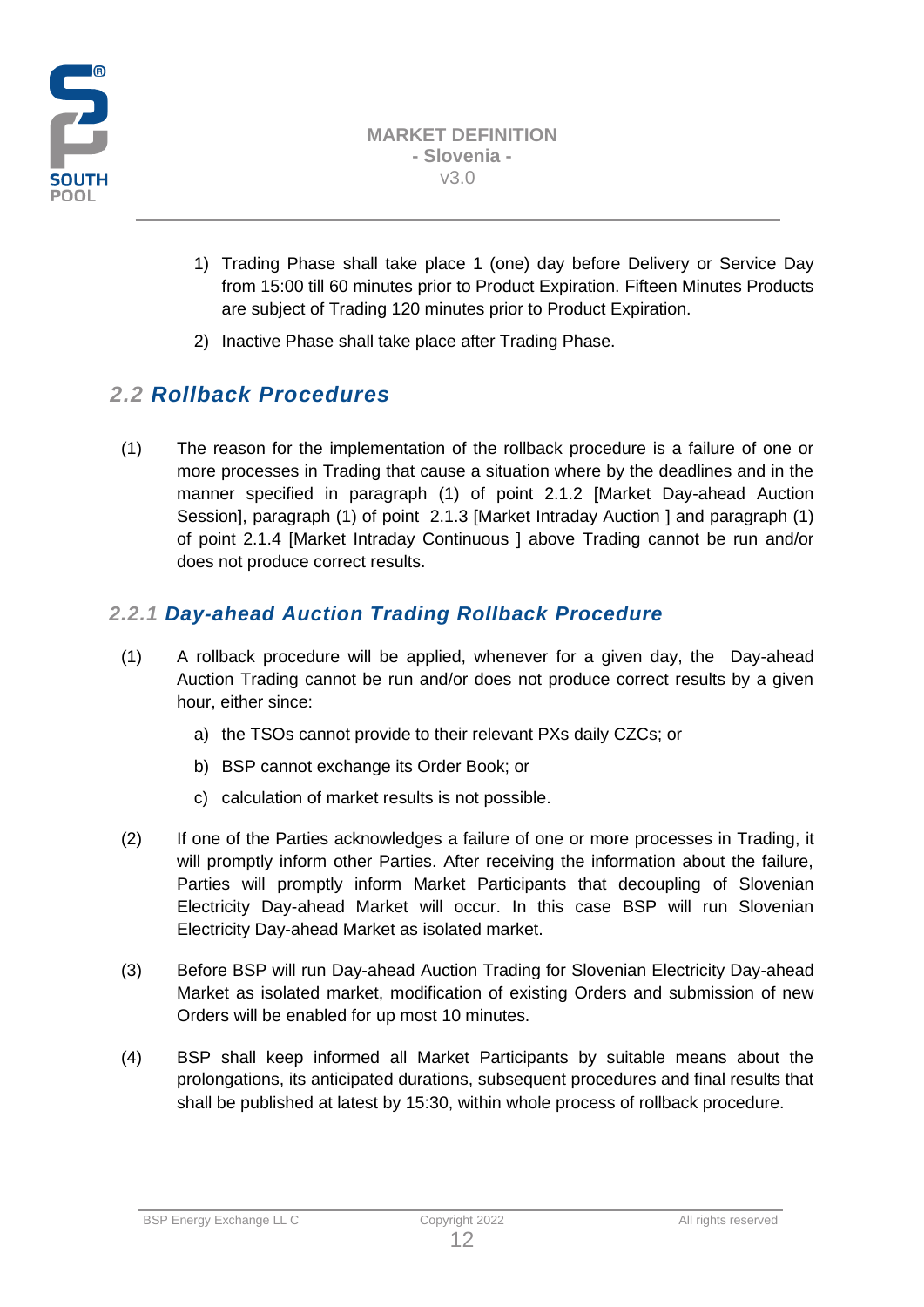

(5) In case that Day-ahead Auction Trading cannot be run and/or does not produce correct results at latest by 15:30, BSP will inform Market Participants that no results for the specific Day-ahead Auction Trading will be available.

# <span id="page-17-0"></span>*2.2.2 Intraday Auction Trading Rollback Procedure*

- (1) A rollback procedure will be applied, whenever for a given day, the Intraday Auction Trading cannot be run and/or does not produce correct results by a given hour, either since:
	- a) the Italian, Slovenian and Greek TSOs cannot provide to their relevant PXs daily ATCs; or
	- b) one or more in the Complementary Regional Intraday Auction involved PX Trading System cannot receive Orders from its local Market Participants; or
	- c) one of the PXs cannot exchange its Order Books; or
	- d) calculation of market results is not possible.
- (2) If one of the Parties acknowledges a failure of one or more processes in Trading, it will promptly inform other Parties. After receiving the information about the failure, Parties will promptly inform Market Participants that decoupling on Italian-Slovenian border will occur and that no results for the specific Intraday Auction Trading will be available.

# <span id="page-17-1"></span>*2.2.3 Intraday Continuous Trading Rollback Procedure*

- (1) A rollback procedure will be applied, whenever for a given day the Intraday Continuous Trading cannot be run or does not produce correct results by a given hour, either since:
	- a) the Trading System cannot receive Orders from Market Participants; or
	- b) BSP has technical connection problems with the Trading System.
- (2) Market Supervision will inform Market Participants that as rollback procedure all Orders in Order Book will be deactivated and submission of new Orders will be disabled.
- (3) Market Supervision will inform Market Participants about rollback procedure by suitable means.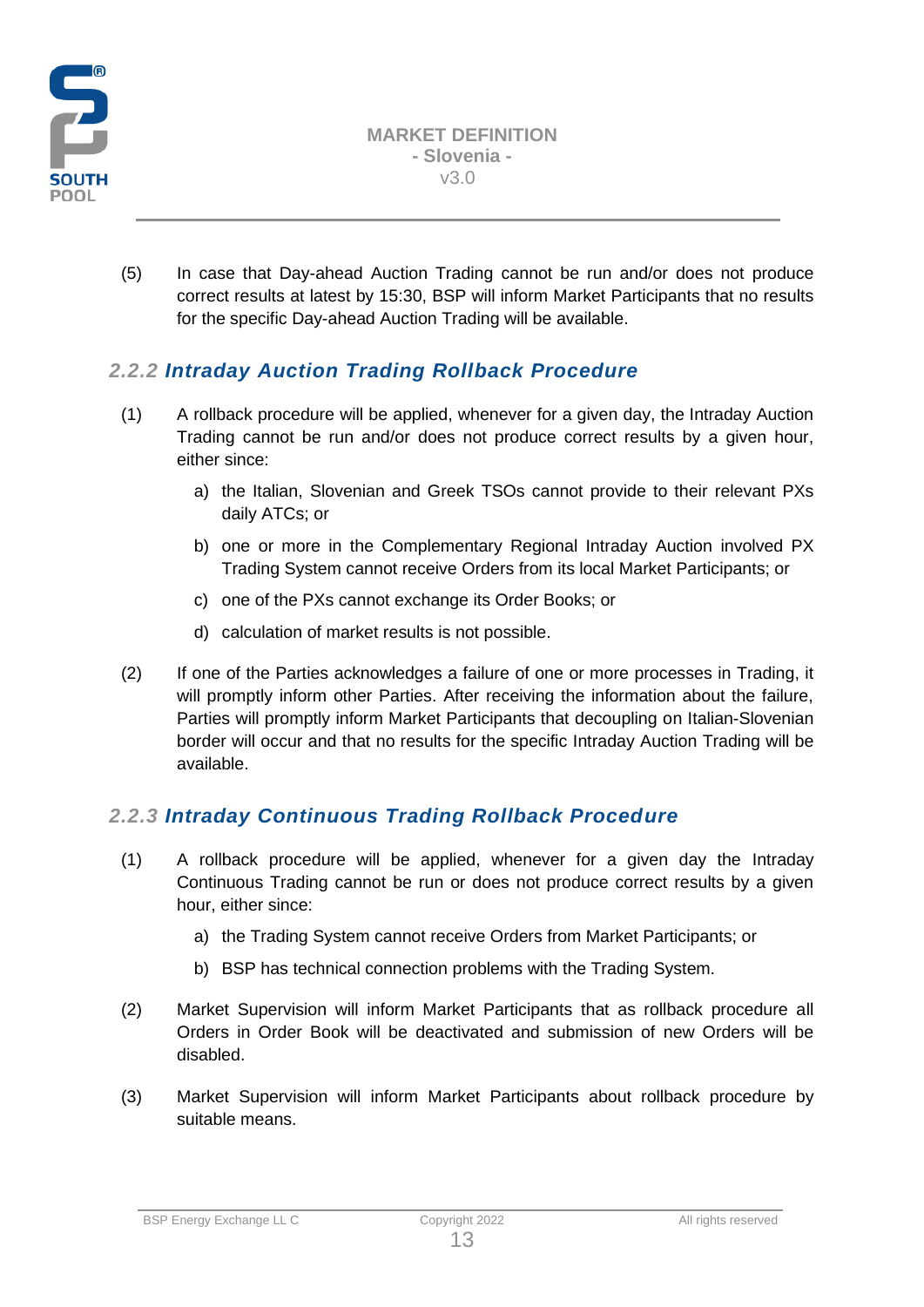

# <span id="page-18-0"></span>*2.2.4 SIDC Intraday Continuous Trading Rollback Procedure*

- (1) A rollback procedure will be applied, whenever for a given day the SIDC Intraday Continuous Trading cannot be run or does not produce correct results by a given hour, either since:
	- a) the Trading System cannot receive SIDC Orders from Market Participants; or
	- b) BSP has technical connection problems with the Trading System; or
	- c) there is a technical issue within SIDC.
- (2) Market Supervision will inform Market Participants that as rollback procedure all SIDC Orders in SIDC Order Book may be deactivated and submission of new Orders may be disabled.
- (3) Market Supervision will inform Market Participants about rollback procedure by suitable means.

# <span id="page-18-1"></span>*2.3 Trading Calendar*

(1) Trading on the Slovenian Electricity Market shall take place every day (7-daytrading) from Monday to Sunday including Non-Business Days.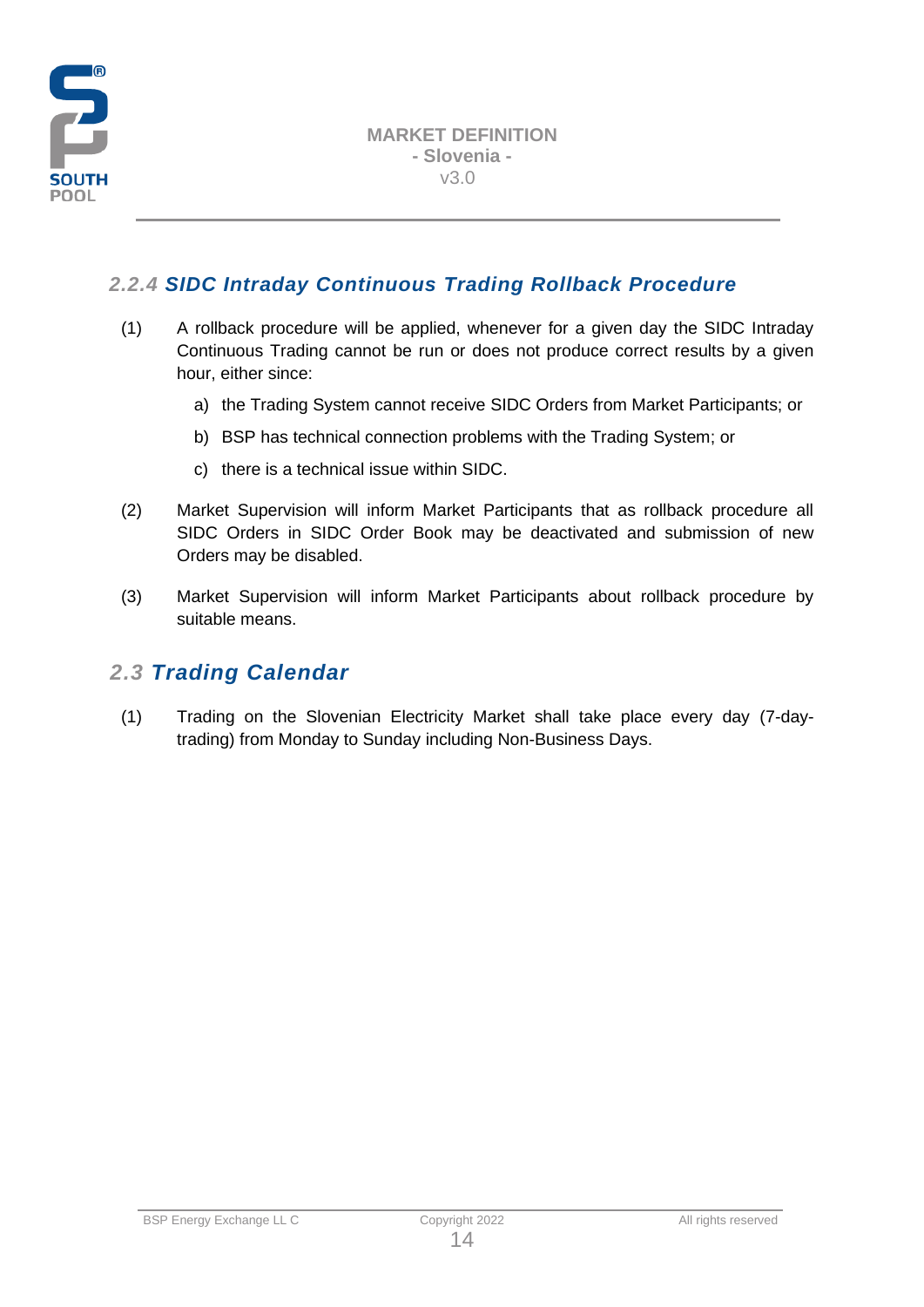

*Page left intentionally blank.*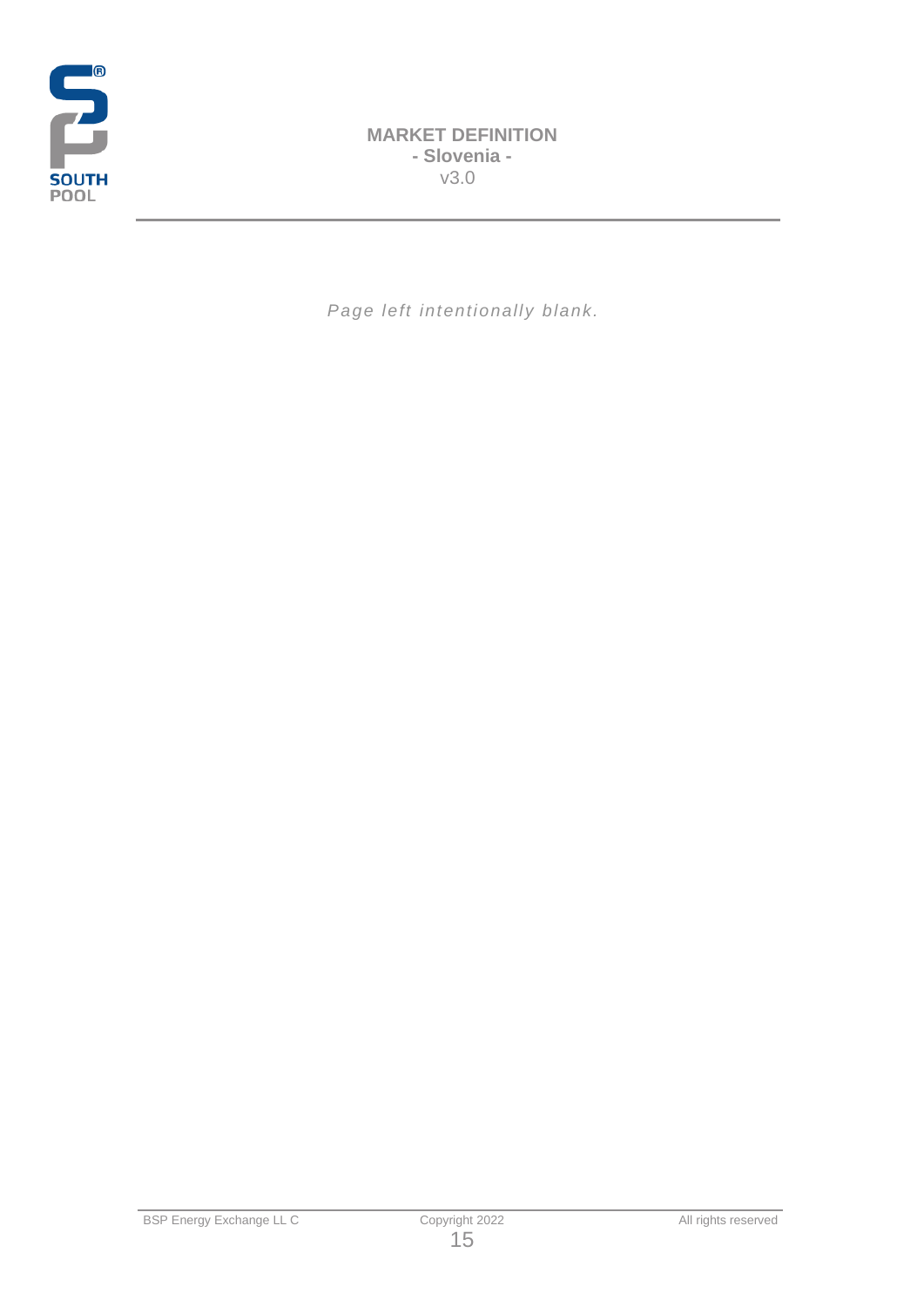

# <span id="page-20-0"></span>*3 Slovenian Electricity Clearing*

- (1) For Clearing Participation in Slovenian Electricity Clearing a Clearing Member shall be required to conclude a Physical Settlement Domain Agreement with Borzen, operater trga z elektriko, d. o. o., resulting in a valid and effective Physical Settlement Account at all times of Clearing Participation in Slovenian Electricity Clearing.
- (2) Final Transactions concluded in the Slovenian Electricity Market are cleared by using Multilateral Clearing Mechanism within Slovenian Electricity Clearing.

# <span id="page-20-1"></span>*3.1 Clearing Records for Slovenian Electricity Market*

- (1) BSP shall send to every Clearing Member, Clearing Records for all Final Transactions concluded on the Slovenian Electricity Market and they consist of:
	- a) Final Transactions concluded on the Slovenian Day-ahead Market with physical delivery taking place within following day from 00:00 to 24:00;
	- b) Final Transactions concluded on the Slovenian Electricity Intraday Market and those provided in the Submission For Clearing with physical delivery taking place within the preceding day from 00:00 to 24:00 or within current day from 00:00 to 24:00. In case the physical delivery of Final Transactions with User Defined Order is taking place between two consecutive days, the Clearing Records for Slovenian Electricity Intraday Market will be divided for each separate Delivery Day.
- (2) If Trading Day is Business Day, Clearing Records for all Final Transactions shall be issued on that day.
- (3) If Trading Day is Non-Business Day, Clearing Records for all Final Transactions shall be issued on the first Business Day after the Trading Day.
- (4) BSP shall send Clearing Records individually to each Clearing Member in accordance with the procedures specified in Annex no. 4.
- (5) The purchase or sale of energy at a negative price is considered as a "supply of services" under Slovenian legislation. A sale of energy at a negative price, i.e. Market Participant selling energy to BSP, is thus regarded as a supply of service by BSP to Market Participant. A purchase at a negative price, i.e. Market Participant purchases energy from BSP, is regarded as a supply of service by the Market Participant to BSP. Therefore the following 2 transactions are possible in relation to negative pricing: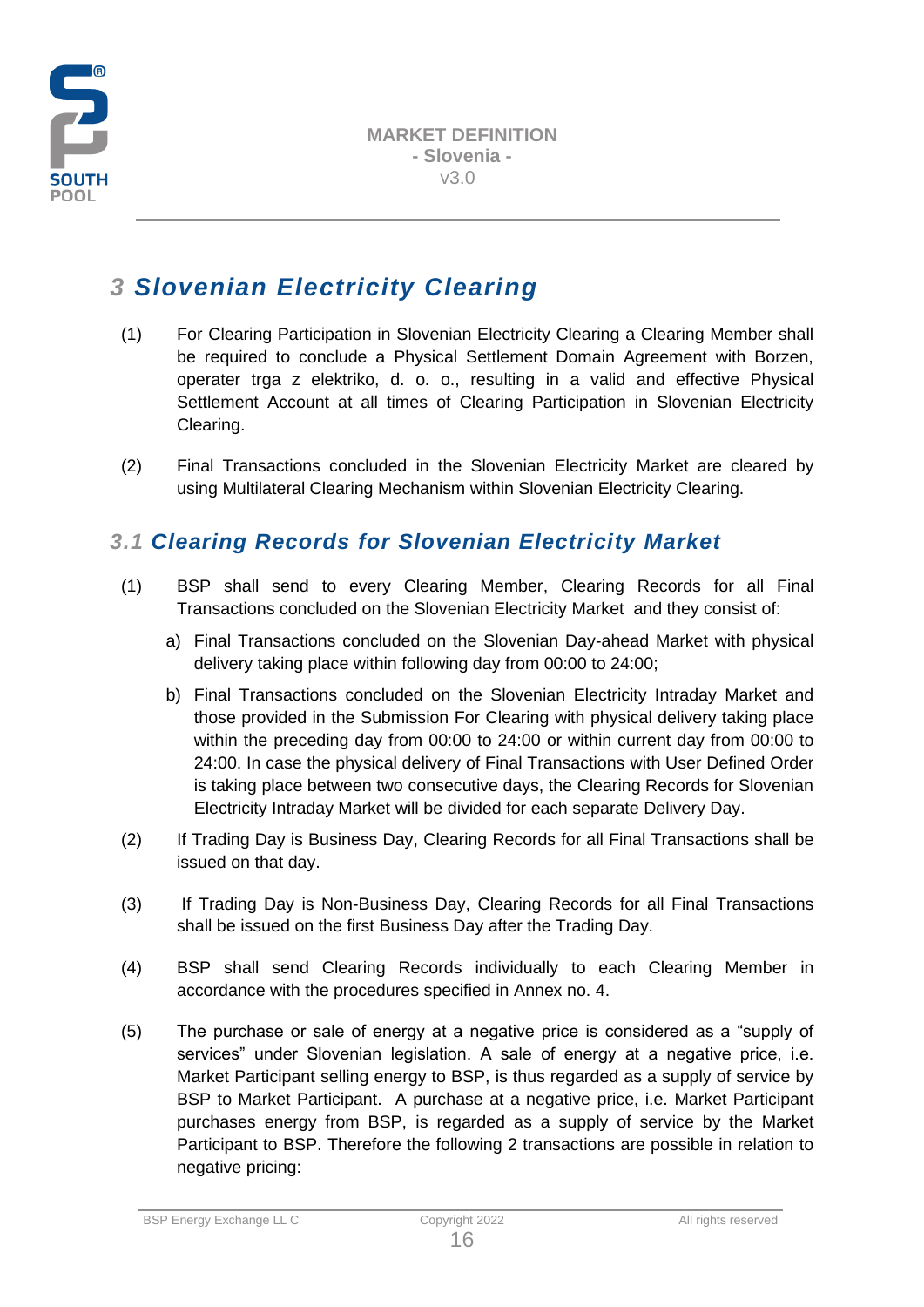

- a) sale at a negative prices: supply of service by BSP (invoice for the service for the collection of excess energy by BSP);
- b) purchase at a negative prices: supply of service by trading participant (self-billing invoice for the service for the receipt of excess energy by BSP).

# <span id="page-21-0"></span>*3.1.1 Invoice*

- (1) Invoices shall consist of the following elements:
	- data on the Clearing Member (buyer or seller), which shall include: address of the company, postcode, VAT number and number of the company's Transaction Account;
	- data on the BSP: address of the company, postcode, VAT number and number of the company's Settlement Account kept at the Settlement Bank;
	- the place and date of Clearing;
	- the type of Invoice: invoice for energy purchase, the invoice for energy sale, the invoice for the service for the receipt of excess energy or invoice for the service for the collection of excess energy;
	- the successive number of the Invoice:
	- the Clearing Member's identification number, which must be identical to the Clearing Member's number in the register of Clearing Members;
	- the Trading Days;
	- the Delivery Day or Service Day of execution of the Transaction arising from Trading;
	- the Settlement Day;
	- the table of Final Transactions for the purchase or sale of electricity or for the service for the receipt or for the service of collection of excess energy shall consist of:
		- a) the successive number of the item;
		- b) the group code
		- c) the Transaction identifier;
		- d) the code of the Position Account;
		- e) the Product;
		- f) the Delivery Day or Service Day;
		- g) the price per unit (in EUR/MWh);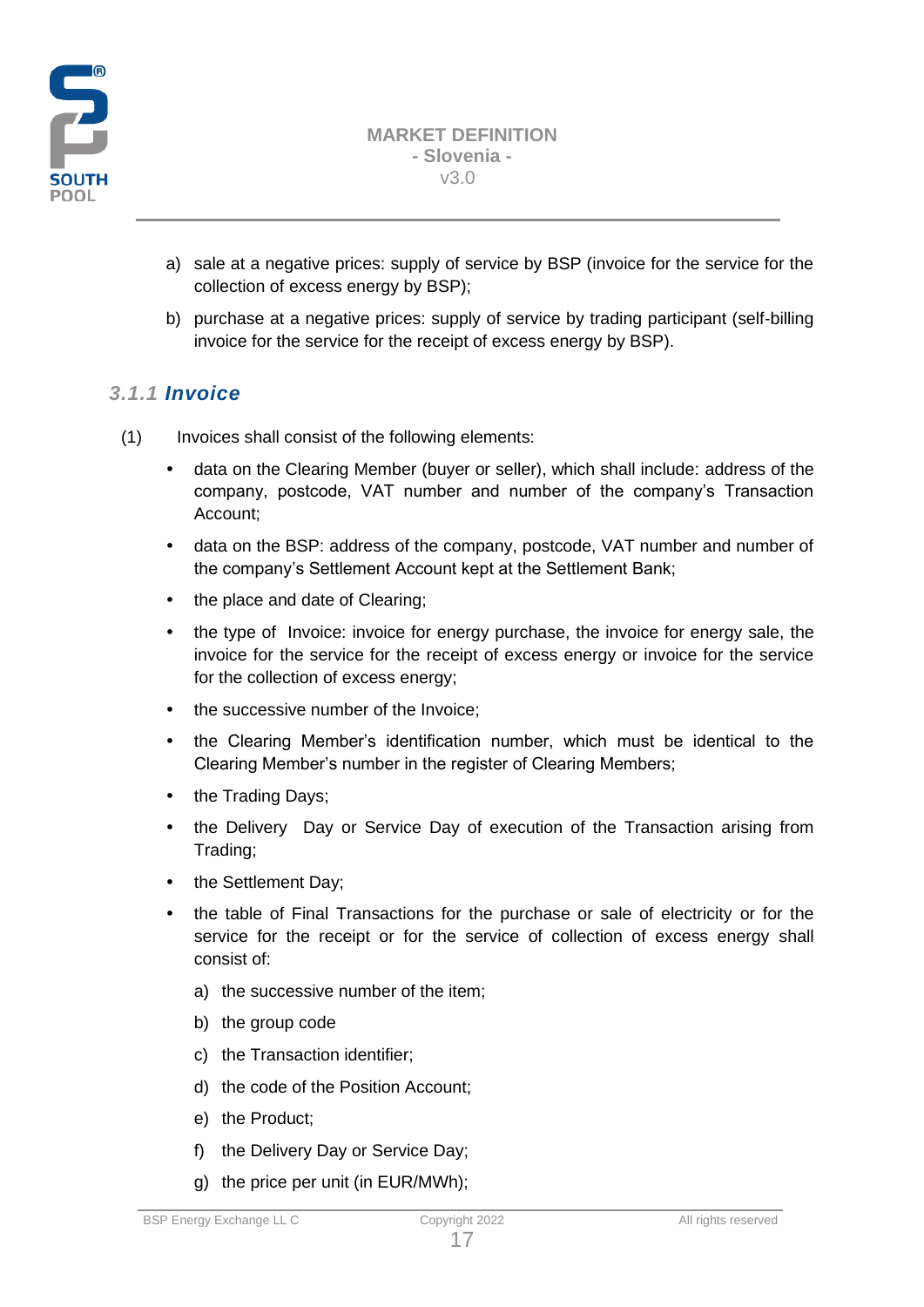

- h) the volume (in MWh);
- i) the base for calculating VAT;
- j) the VAT rate;
- k) the VAT amount;
- l) the total value including VAT;
- the reference number of the daily Invoice;
- the signature(s) of (a) person(s) authorised by the BSP.
- (2) Elements of the Invoice could be changed according to the changes of legal requirements.

#### <span id="page-22-0"></span>*3.1.2 Offset Report*

(1) Offset Reports for the Slovenian Electricity Market shall be issued in accordance with point [3.1.6](#page-23-1) [\[Offset Report\]](#page-23-1).

#### <span id="page-22-1"></span>*3.1.3 Physical Settlement Reports*

- (1) Physical Settlement Reports are statements of physical liabilities and/or physical receivables for each Settlement Day based on the Final Transactions concluded in the Slovenian Electricity Market.
- (2) Physical Settlement Reports for each Settlement Day shall consist of:
	- a) Physical delivery taking place within the following day from 00:00 to 24:00 for all Final Transactions concluded in Day-ahead Auction Trading on the Slovenian Electricity Day-ahead Market;
	- b) Physical delivery taking place within the following day from 00:00 to 24:00 or within the current day from 00.00 to 24.00 for all Final Transactions concluded in Intraday Auction Trading on the Slovenian Electricity Intraday Market;
	- c) Physical delivery taking place within the preceding day from 00:00 to 24:00 for all Final Transactions concluded in Intraday Continuous Trading on the Slovenian Electricity Intraday Market and for those provided in the Submission For Clearing;

# <span id="page-22-2"></span>*3.1.4 Forwarding the Clearing Records*

(1) The BSP shall forward the Clearing Records to a Clearing Member in written form by e-mail.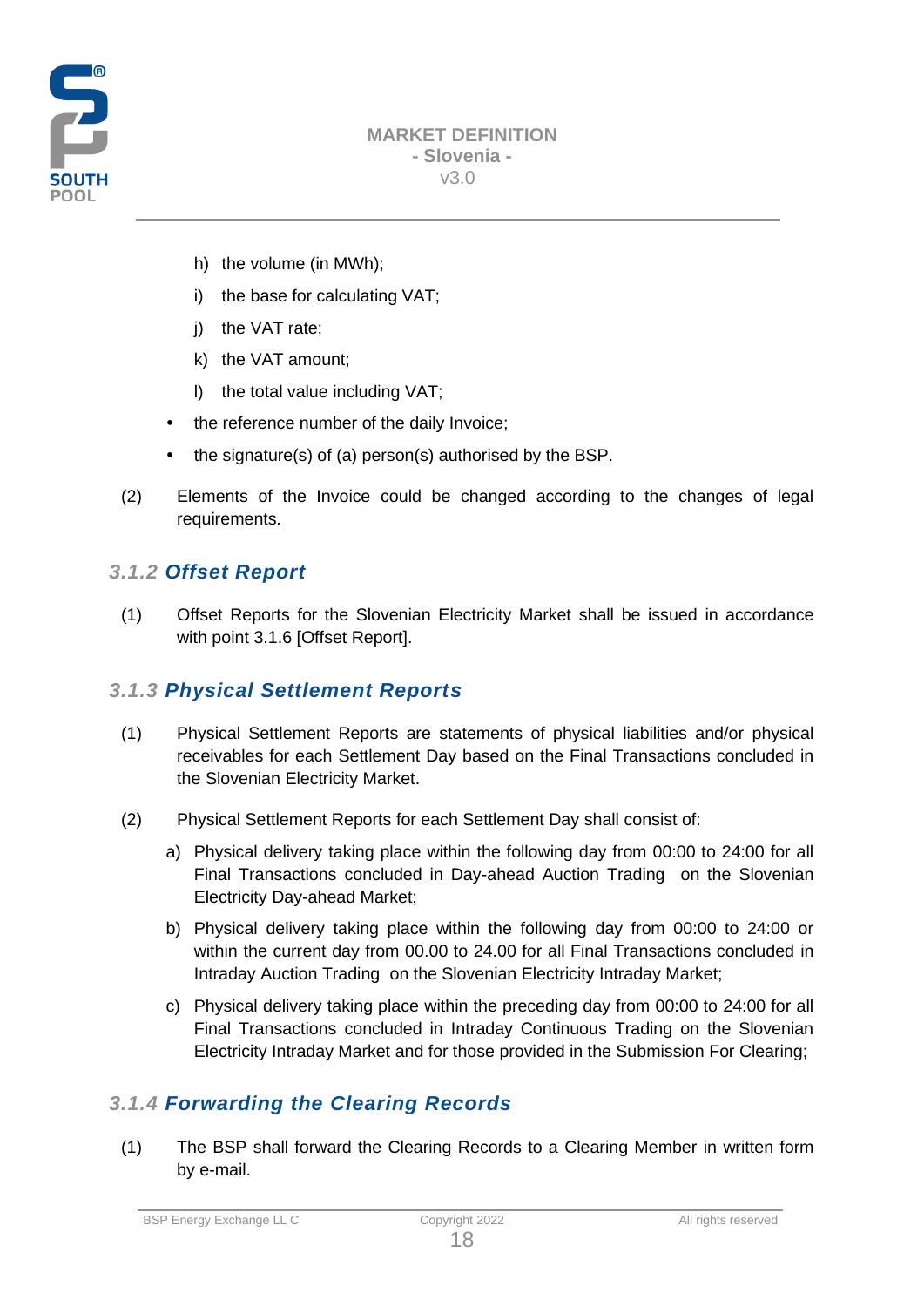

# <span id="page-23-0"></span>*3.1.5 Reporting of Errors*

- (1) A Clearing Member may file a written complaint with the BSP as a consequence of any mistakes or errors in the Clearing Records in accordance with the procedures specified in Annex no. 4.
- (2) The complaint must contain the individually identification of the items that are subject of the complaint.
- (3) A Clearing Member shall submit any complaints in writing by fax or by e-mail.
- (4) BSP shall send a written reply to complaint regarding Clearing Records field in accordance with the procedures specified in Annex no. 4.

#### <span id="page-23-1"></span>*3.1.6 Offset Report*

- (1) For the Clearing Member, in whose name the invoices for energy purchase and invoices for energy sale and invoices for the service for the collection of excess energy and invoice for the service for the receipt of excess energy with the same Settlement Day were issued, BSP shall prepare an Offset Report of its financial net liability or net receivables.
- (2) Net Seller is a Clearing Member whose financial receivables exceed the financial liabilities on particular Settlement Day.
- (3) Net Debtor is a Clearing Member whose financial liabilities exceed the financial receivables on particular Settlement Day.
- (4) The Offset Report of a Clearing Member's net liability or net receivable shall consist of the following items:
	- the gross financial liability from the invoices for energy purchase and invoices for the service for the collection of excess energy;
	- the gross financial receivables from the invoices for energy sale and invoices for the service for the receipt of excess energy;
	- the amount of the net receivable or net liability, calculated as the difference between the gross financial liability and gross financial receivable;
	- the offset amount
	- the Settlement Day;
	- the Settlement Bank at which a Settlement Account has been opened;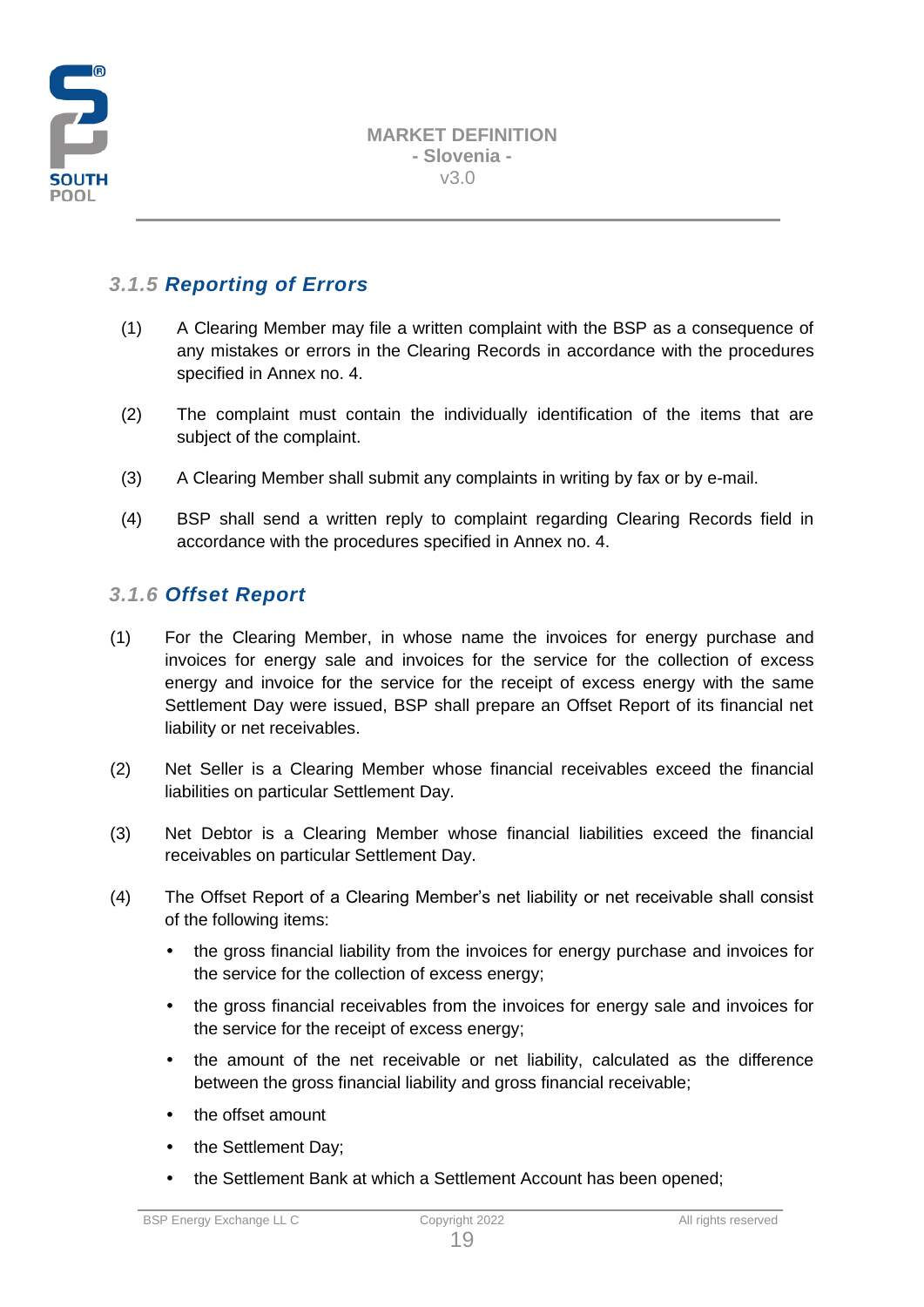

- the number of the Settlement Account;
- the reference number;
- the signature(s) of (an) authorised person(s) of BSP.
- (5) Consisting elements of Offset Report could be changed according to the changes of legal requirements.

# <span id="page-24-0"></span>*3.1.7 Settlement of Clearing Transactions*

- (1) Settlement Day for financial settlement of the Slovenian Electricity Market is 1 (one) Business Days after the date on which Invoices are issued.
- (2) The Net Debtor must settle its financial liabilities arising from Clearing Transactions by 8:30 on the Settlement Day by effecting payment into the Settlement Account kept by the Settlement Bank. If Clearing Member fails to settle its liabilities in prescribed time, BSP shall cash in its posted Financial Guarantees.
- (3) Clearing Members must settle all payments in cash.
- (4) On the basis of the invoices for energy sale, invoices for the service for the receipt of excess energy and Offset Reports, BSP shall send to the Settlement Bank money orders for transferring funds from the Settlement Account to the Transaction Accounts of Net Creditors by 15:30 on the Settlement Day.
- (5) The Settlement Bank shall effect the Transactions based on the money orders received by the BSP via the Banking System on the same Business Day, i.e. Settlement Day. In case that BSP settles its financial liabilities on time, BSP cannot be held liable for possible delay due to Banking System communication.

# <span id="page-24-1"></span>*3.1.8 Physical Settlement*

- (1) Settlement Day for physical settlement in Day-head Auction Trading for Slovenian Electricity Day-ahead Market is the Trading Day.
- (2) Settlement Day for physical settlement in Intraday Auction Trading for Slovenian Electricity Intraday is the Trading Day.
- (3) Settlement Day for physical settlement in Intraday Continuous Trading for Slovenian Electricity Intraday Market and for Submission For Clearing is 1 (one) day after the Delivery or Service Day.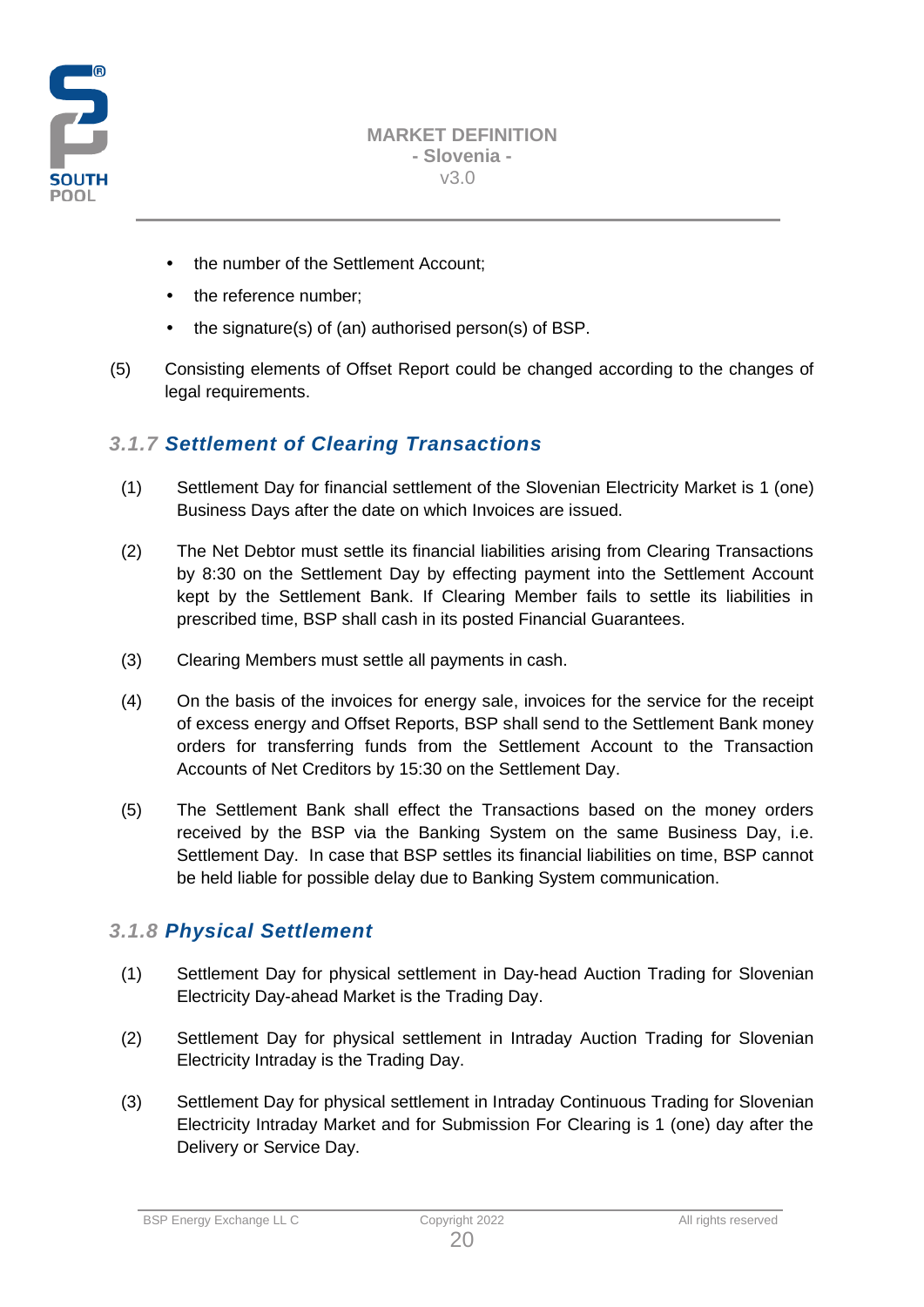

(4) Registration of schedules in line with Physical Settlement Report shall proceed according to the Physical Settlement Domain Rules and in accordance with the instructions from Slovenian power market operator Borzen, operater trga z elektriko, d. o. o.

# <span id="page-25-0"></span>*3.2 Financial Guarantees*

- (1) A Clearing Member with aim to trade on the Slovenian Electricity Market shall deposit Financial Guarantees, in accordance with the provisions of point 4.1 [Obligation to deposit Financial Guarantees] of the Clearing Rules, jointly amounting to at least in the sum of amounts determined as required Initial Financial Guarantees in accordance with the provisions of point [3.2.1](#page-25-1) [\[Determination of the](#page-25-1)  [amount of Initial Financial Guarantees\]](#page-25-1) below either:
	- in the form of cash deposit on the Deposit Account opened by BSP at the Settlement Bank in Slovenia;
	- in the form of Bank Guarantee of which the beneficiary is BSP.

# <span id="page-25-1"></span>*3.2.1 Determination of the amount of Initial Financial Guarantees*

- (1) Initial Financial Guarantee shall be determined by BSP based on the anticipated value of trading (purchase transactions) that may be established on the basis of anticipated volume of trading proposed by Market Participant.
- (2) The amount of Initial Financial Guarantee shall be established with the following calculation method: the anticipated value of trading for one day shall be multiplied by a factor of 5 (five).
- (3) Clearing Member shall not be permitted to purchase on the Slovenian Electricity Market before it has submitted the Initial Financial Guarantee to the BSP.
- <span id="page-25-2"></span>(4) Initial Financial Guarantees shall be revised from time to time.

# *3.2.2 Trade Limit*

(1) Financial Guarantees, that individual Clearing Member has provided to be able to trade on the Slovenian Electricity Market shall be assigned individually to the Trading System for the Slovenian Electricity Day-ahead Market and to the Trading System for the Slovenian Electricity Intraday Market in accordance with the provisions of point 5.5 [Trading Limit] of the Clearing Rules.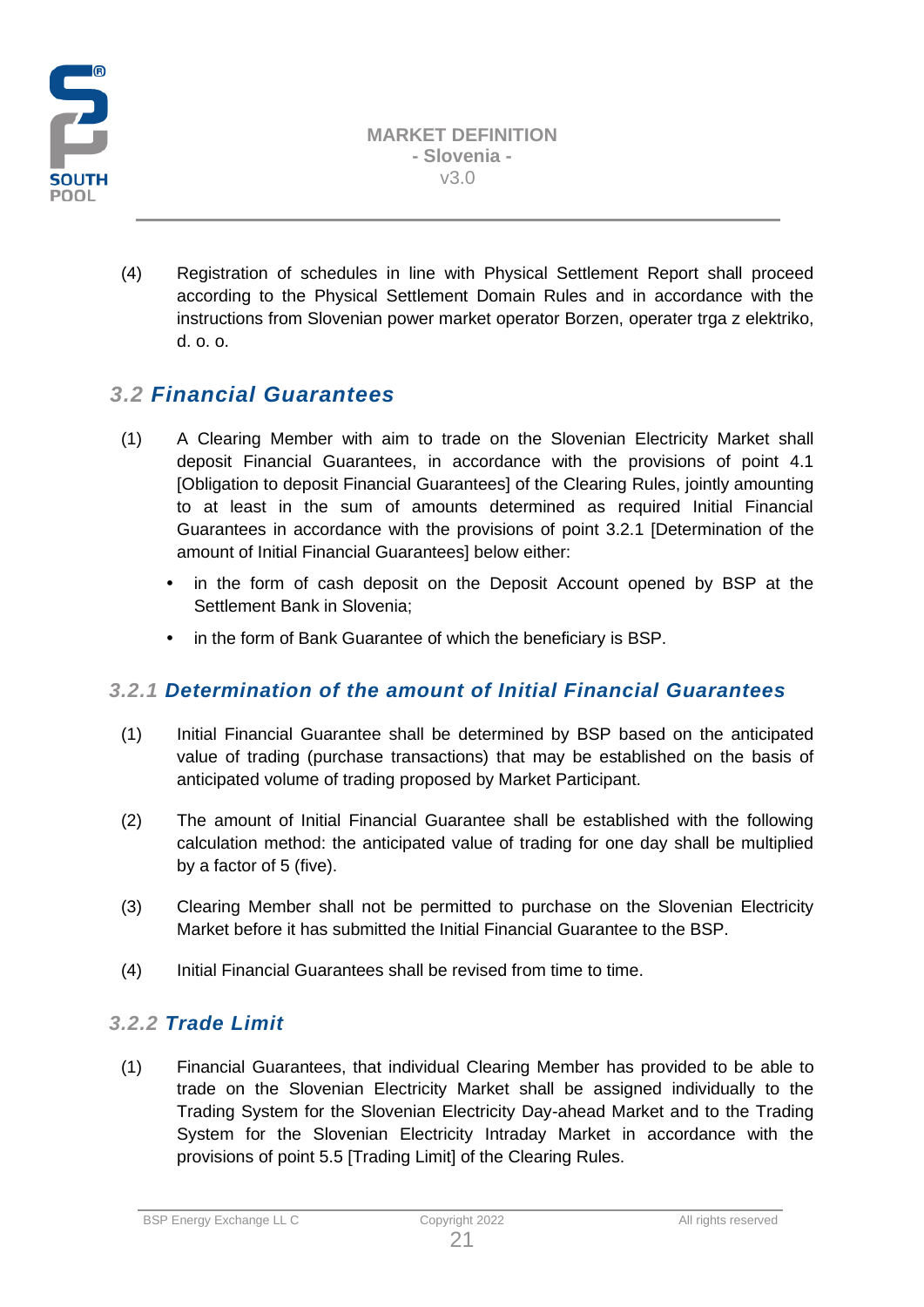

- (2) BSP shall calculate the value of Trade Limit for each Clearing Member individually for Slovenian Electricity Day-ahead Market and for Slovenian Electricity Intraday Market according to the Principles of Trade Limit in Slovenian Market.
- (3) BSP shall calculate the value of Trading Exposure for each Clearing Member individually for Slovenian Electricity Day-ahead Market and for Slovenian Electricity Intraday Market.
- (4) If individual Clearing Member submits Market Order in the Trading System for the Slovenian Electricity Day-ahead Market or in the Trading System for the Slovenian Electricity Intraday Market, the Trading Exposure will be calculated with the maximum price of Product in the case of buy order or with the minimum price of Product in the case of sell order.
- (5)
- (6) BSP shall notify Clearing Member of the value of Trade Limit individually for the Slovenian Electricity Day-ahead Market and for the Slovenian Electricity Intraday Market by either Trading System or e-mail.

# <span id="page-26-0"></span>*3.2.3 Deposit Sub-account and Interest*

- (1) For each Clearing Member, holding Clearing Participation in Slovenian Electricity Clearing, that posts Financial Guarantees in the form of a cash deposit, BSP shall open a Deposit Sub-account in the frame of Deposit Account opened at Settlement Bank.
- (2) The Deposit Sub-account shall be kept in EUR unless BSP determines otherwise.
- (3) On a basis of Irrevocable authorisation issued by a Clearing Member for using funds on Deposit Sub-account for financial settlement arising from Clearing Participation in Slovenian Electricity Clearing, these funds may be disposed of by the BSP as the manager of the Deposit Account. These funds shall be completely separated from the assets of BSP.
- (4) BSP shall recognise interest on deposited Financial Guarantee that is administered in a Deposit Sub-account in the amount of the Agreed Interest Rate. In case of negative interest rate the Clearing Member bears the payment of compensation, deriving from negative interest rate.
- (5) The interest shall be added or deducted to funds pertaining on Deposit Subaccounts in amount, by the deadlines and in the manner specified in the valid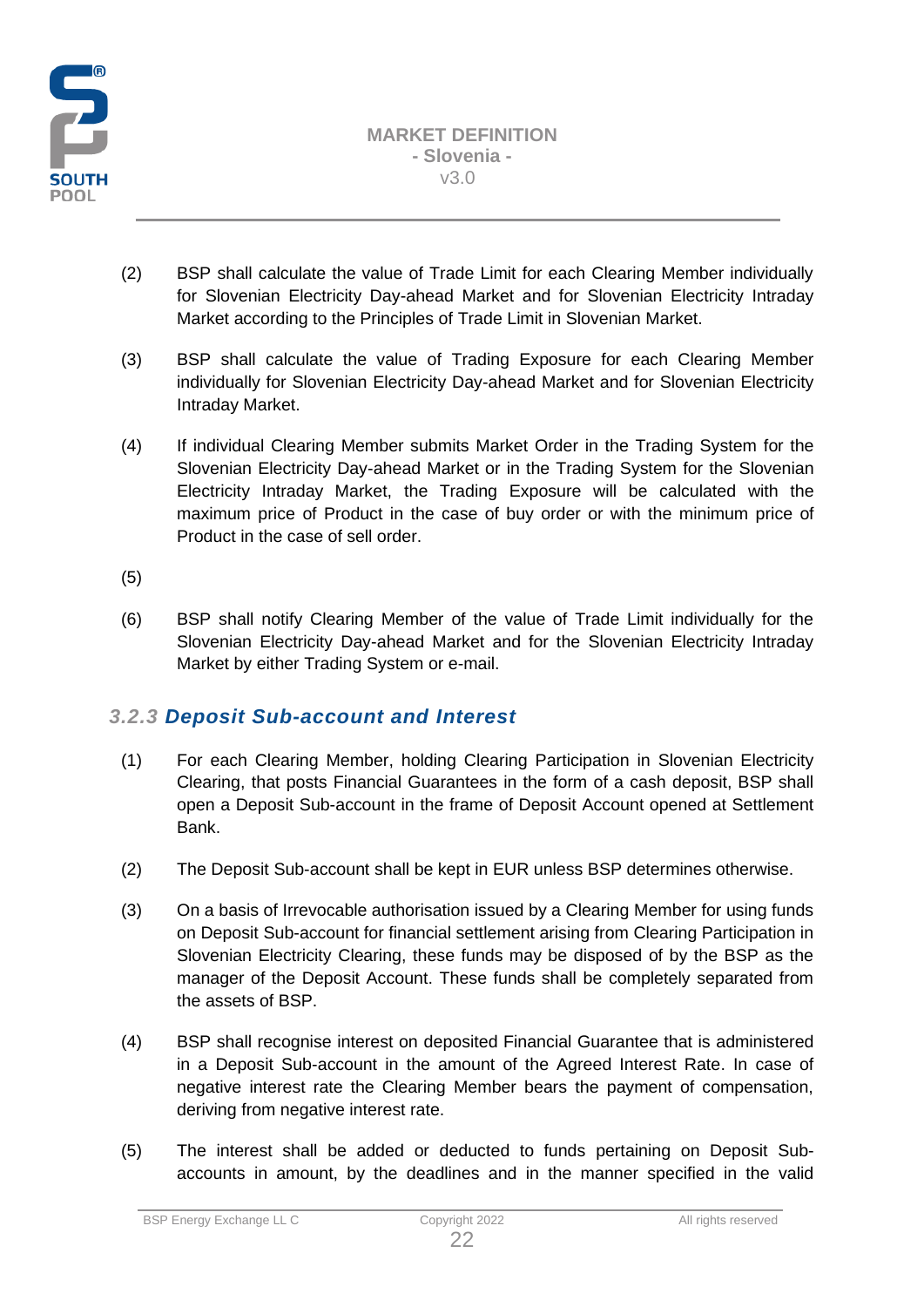

Agreement On Interest Rates. The Agreement shall be provided to all Clearing Participants in Slovenian Electricity Clearing which have Financial Guarantees in a form of cash deposit.

- (6) BSP pays out or charges the interests to the Clearing Members Transaction Account on a first Business Day of a month that follows the month the interest relate to, or at least annually. If the interests are subject to the withholding tax, the Clearing Member could sign the claim for reduction of the tax on interests according to the Convention for the avoidance of double taxation, otherwise BSP shall pay interests to the Clearing Member business account with the consideration of general tax rate valid on the payment day.
- (7) In accordance with Extract of the Payment Tariff of Settlement Bank, which is published on their business website, the Settlement Bank charges the fee for exceeding the threshold amount on monthly basis from the monthly average balance on transaction account which is indicated by Settlement Bank. In case of charging the fee for exceeding the threshold amount the Clearing Member bears the payment of compensation, deriving from exceeding the threshold amount. BSP shall issue the invoice for the fee for exceeding the threshold amount to Clearing Member once a month after receiving the overview of payment services from the Settlement Bank.
- <span id="page-27-0"></span>(8) The costs of keeping Deposit Account and Sub-accounts shall be borne by BSP.

# *3.3 Default*

(1) In case of a Default, a Clearing Member must immediately notify the BSP of all incidents that have taken place at its premises, and of all cases of the non-fulfilment of Clearing Member liabilities by any other Clearing Member, if it is aware of such cases.

# <span id="page-27-1"></span>*3.3.1 Procedures for Regulating Cases of Default*

- (1) In the event that a Clearing Member fails to settle its liabilities arising from Clearing Transactions by 8.30 on a Settlement Day, its liabilities shall be settled by the BSP from the Financial Guarantee of the Clearing Member that failed to settle its liabilities by:
	- sending a money order to the Settlement Bank for transferring funds from the Clearing Member Deposit Sub-account to the Settlement Account, and/or
	- sending a Bank Guarantee for encashment.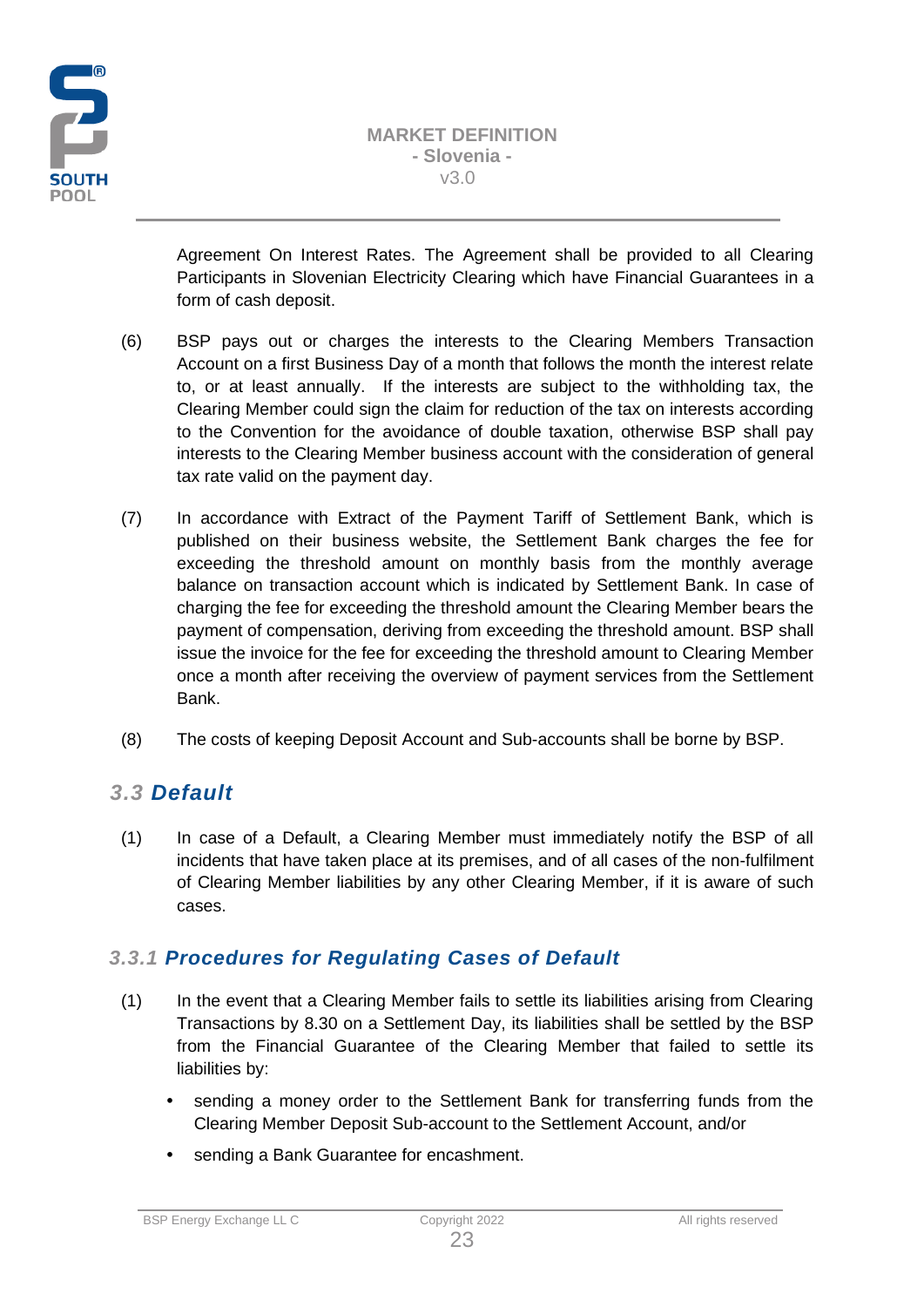

# <span id="page-28-0"></span>*3.3.2 Costs*

(1) A Clearing Member in Default shall be obliged to reimburse the BSP all costs and expenses incurred by the measures adopted pursuant to the Rules.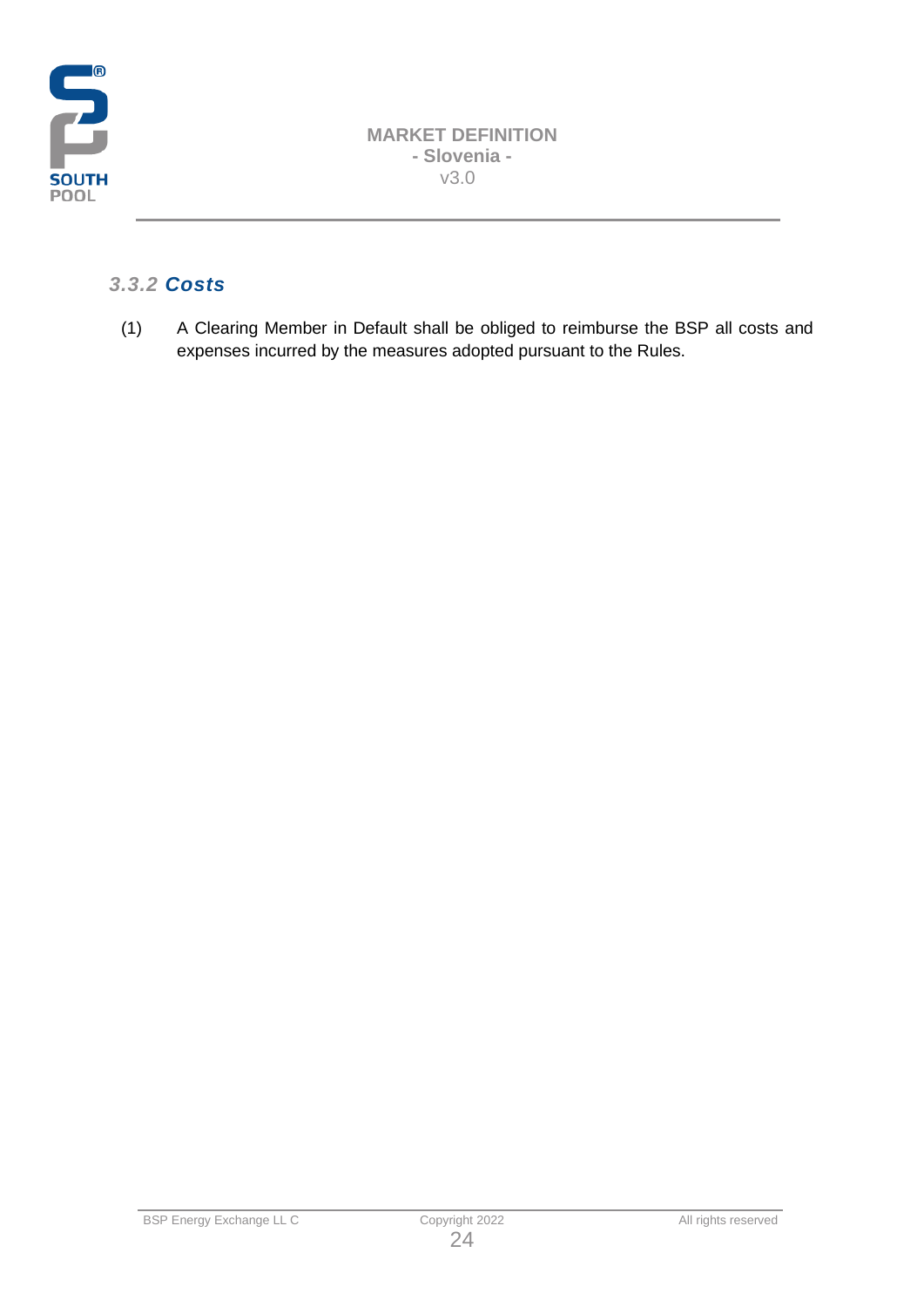

**Annex no. 1 of MARKET DEFINITION – Slovenia – v3.0: Calendar of Business Days and Non-Business Days in 2022**

- (1) Business Day is each day from Monday to Friday on which the bank transfers in both Slovenia and Italy can be provided.
- (2) Non-Business Day is each Saturday, Sunday or any other public holiday in Slovenia or in Italy on which the bank transfers cannot be provided.
- (3) List of public holidays in 2021 on which the bank transfers can be provided for general business in at least in one country and which cannot be considered as Business Days are:

#### *In Slovenia:*

- 1 January (New Year's Day)
- 2 January (New Year´s Day)
- 8 February (Culture Day)
- 2 April (Easter Friday)
- 4 April (Easter)
- 5 April (Easter Monday)
- 27 April (Day of Uprising against Occupation)
- 1 May (Labour Day)
- 2 May (Labour Day)
- 25 June (National Day)
- 15 August (Assumption Day)
- 31 October (Reformation Day)
- 1 November (All Saints' Day)
- 25 December (Christmas)
- 26 December (Independence Day)

# *In Italy:*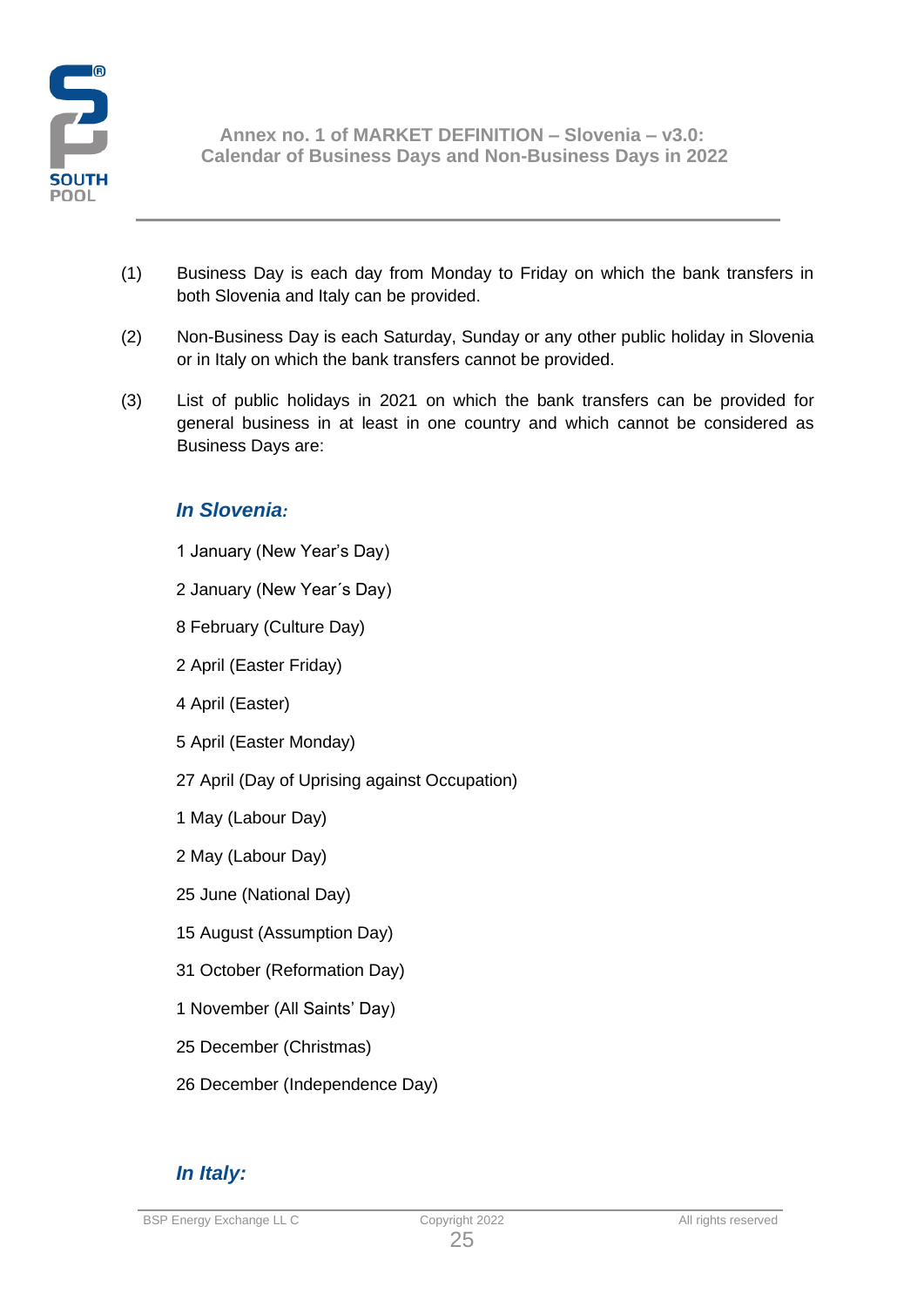

- 1 January (New Year's Day Solemnity of Mary)
- 6 January (Epiphany)
- 2 April (Easter Friday)
- 4 April (Easter)
- 5 April (Easter Monday)
- 25 April (Liberation Day)
- 1 May (Labour Day)
- 2 June (Republic's Day)
- 29 June (Saints Peter and Paul Day)
- 14 August
- 15 August (Assumption Day)
- 1 November (All Saints' Day)
- 2 November
- 8 December (Immaculate Conception)
- 24 December
- 25 December (Christmas)
- 26 December (St. Stephen's Day)
- 31 December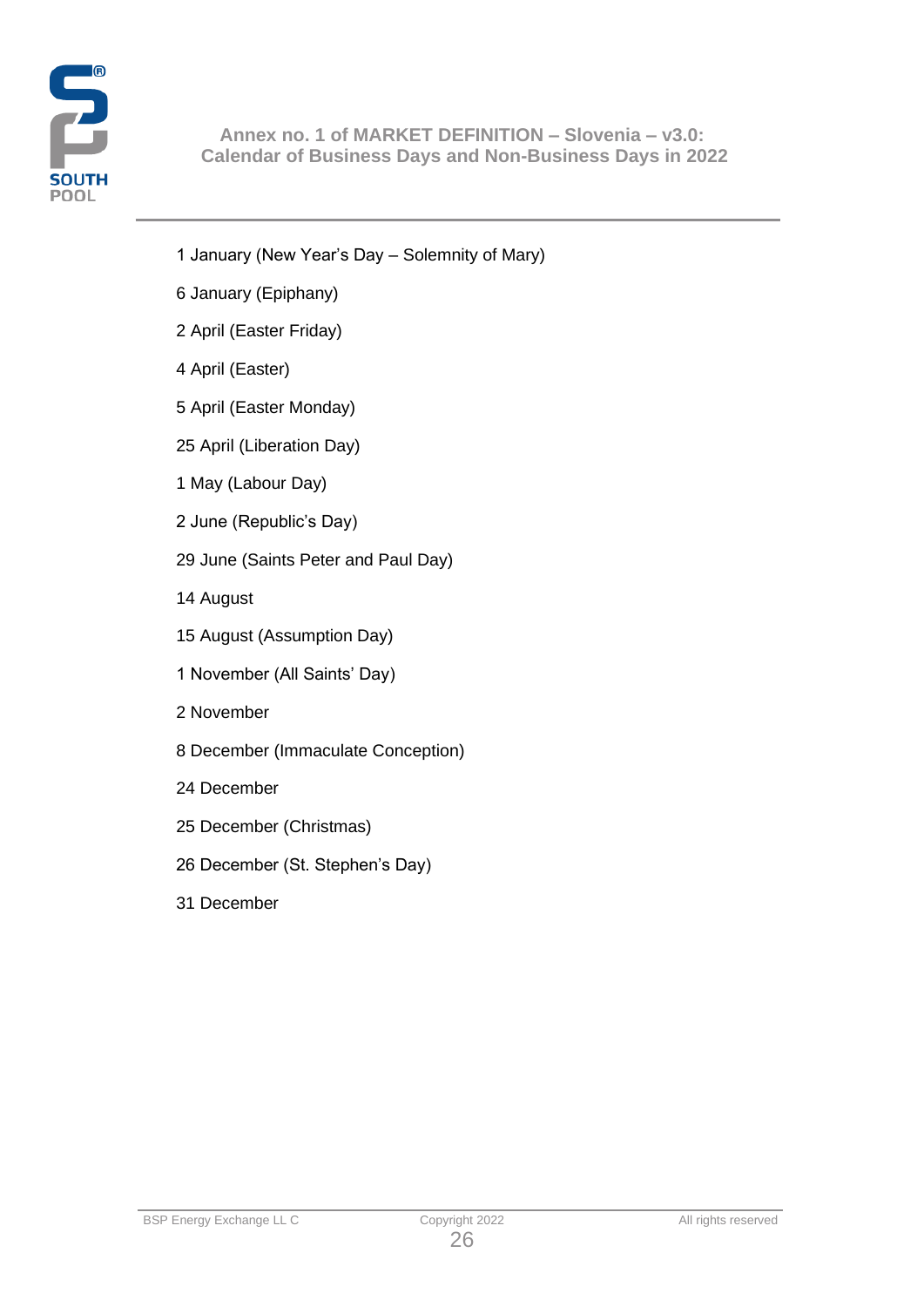

**Annex no. 1 of MARKET DEFINITION – Slovenia – v3.0: Calendar of Business Days and Non-Business Days in 2022**

*Page left intentionally blank.*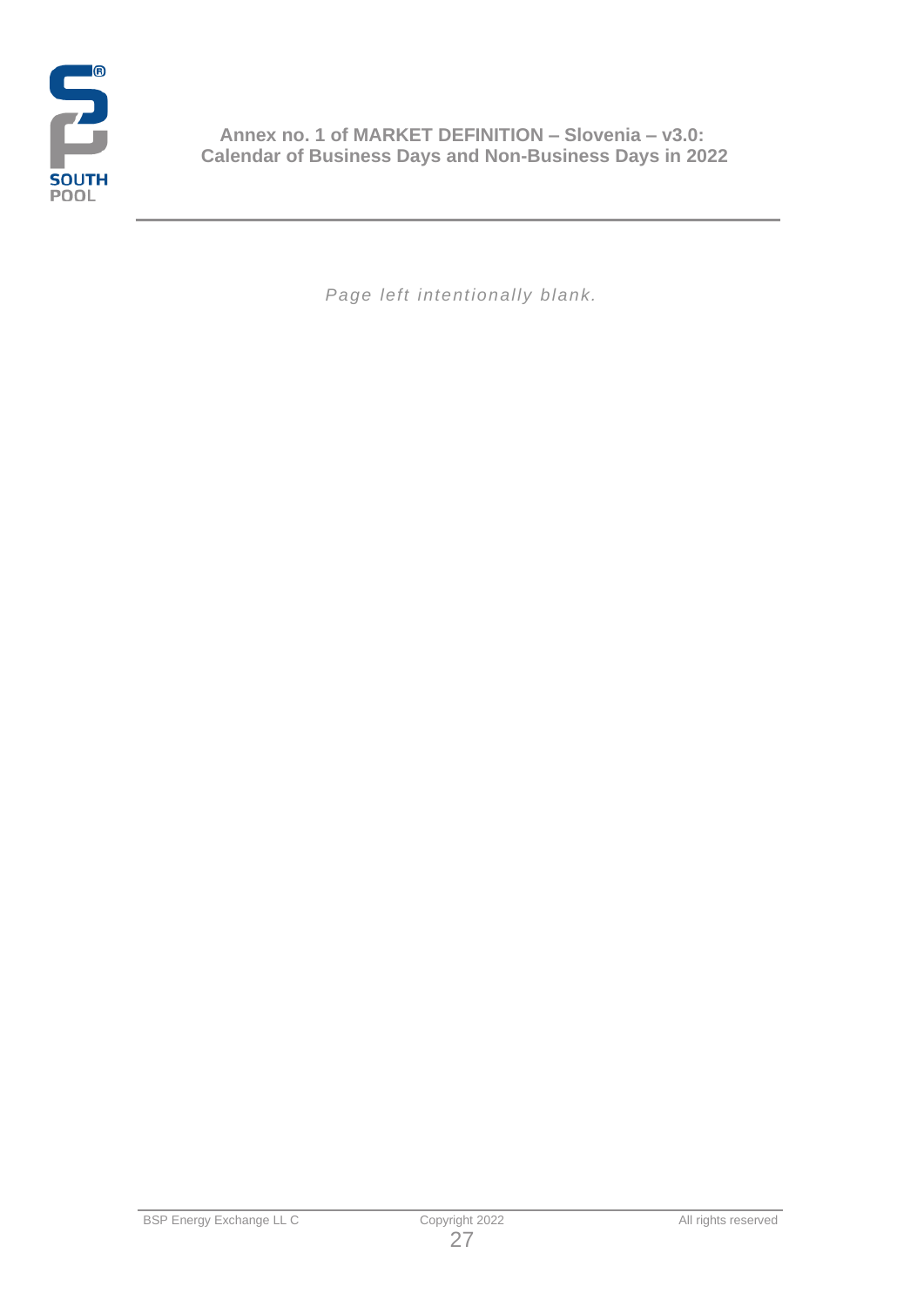

# *Day-ahead Auction Sessions for Slovenian Electricity Market*

- (1) If there are no disturbances in the Trading System or in the other procedures related to the Trading System the following Day-ahead Auction Sessions will apply:
	- a) Call Phase shall take place from 08:00 to 12:00;
	- b) Freeze Phase shall take place from 12:00 to 12:10;
	- c) Price Determination Phase shall take place immediately after Freeze Phase and shall end by latest 12:57;
	- d) Inactive Phase shall take place immediately after the Price Determination Phase and shall last until the end of the Trading Day.
- (2) In case of triggering the Second Auction BSP shall inform all Market Participants by suitable means on a new Day-ahead Auction Session as described in Day-ahead Timings and Market Messages.
- (3) In case disturbances in the Trading System or in the other procedures related to the Trading System occur the following Day-ahead Auction Sessions will be prolonged:
	- a) Price Determination Phase shall end by latest 14:20;
	- b) Inactive Phase shall take place immediately after the Price Determination Phase and shall last until the end of the Trading Day.
- (4) In case Day-ahead Auction Trading cannot be run and/or does not produce correct results by a given hour than BSP shall:
	- a) apply Day-ahead Auction Trading Rollback Procedure; or
	- b) inform all Market Participants by suitable means on new Day-ahead Auction Sessions.
- (5) If Price Determination Phase is not concluded by 14:20 the rollback procedure will apply as specified in point [2.2.1](#page-16-1) [[Day-ahead Auction Trading Rollback Procedure](#page-16-1)].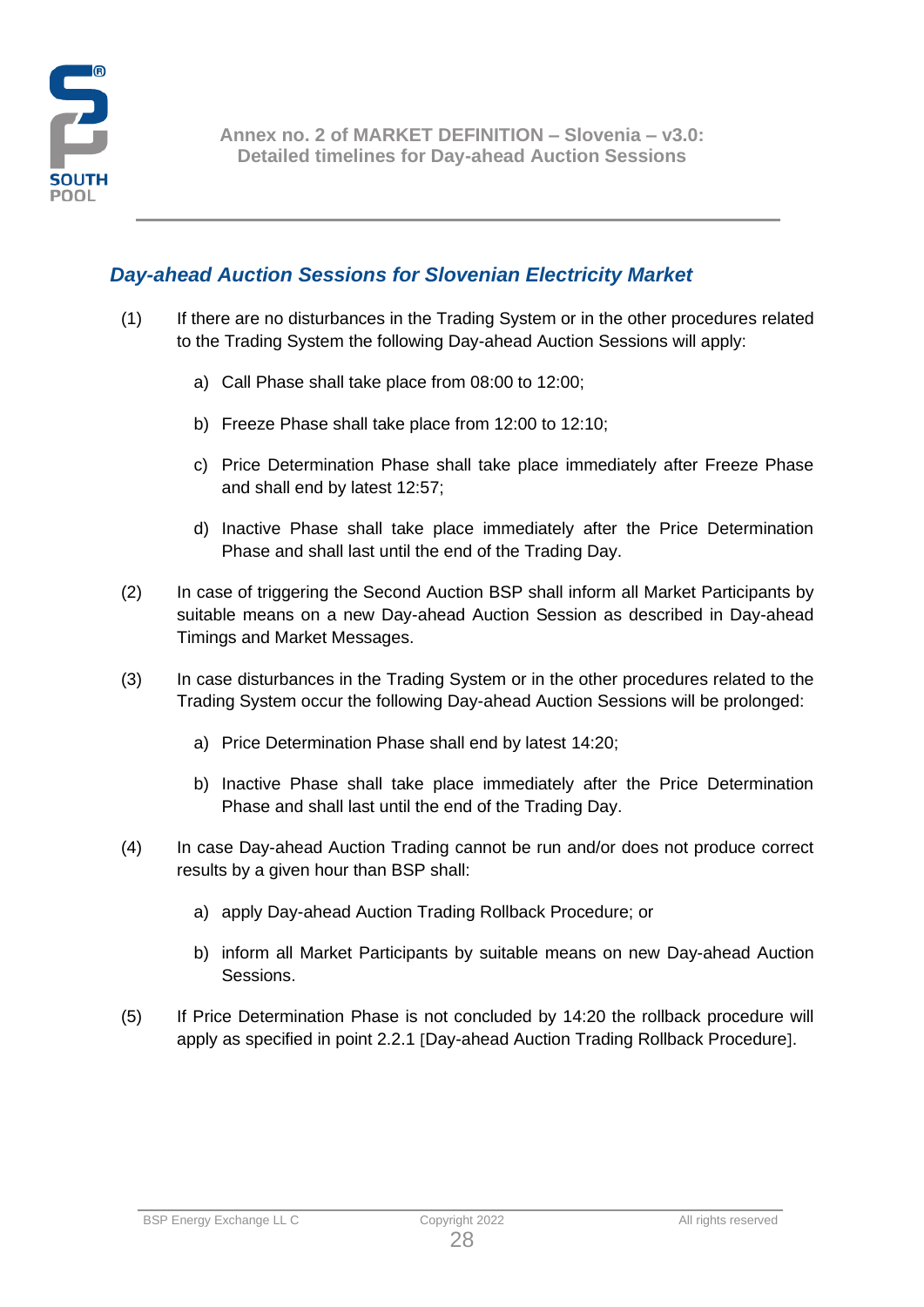

# *Intraday Auction Sessions for Slovenian Electricity Market*

- (1) Intraday Auction Trading consists of intraday auction session №. 1 (ID1) ,№. 2 (ID2) and intraday auction session №. 3 (ID3).
- (2) Intraday Auction Session for ID1 and ID2 shall take place 1 (one) day before Delivery or Service Day.
- (3) Intraday Auction Session for ID3 shall take place on the same Delivery or Service Day.
- (4) In case disturbances in the Trading System or in other procedures related to the Trading System occur BSP shall inform all Market Participants by suitable means as described in Intraday Timings and Market Messages.

# *Intraday Auction Sessions for ID1:*

- (1) If there are no disturbances in the Trading System or in the other procedures related to the Trading System the following Intraday Auction Sessions will apply:
	- a) Call Phase shall take place from 13:00 to 15:00;
	- b) Freeze Phase shall take place from 15:00 to 15:07;
	- c) Price Determination Phase shall take place immediately after Freeze Phase and shall end by latest 15:25;
	- d) Inactive Phase shall take place immediately after the Price Determination Phase and shall last until the end of the Trading Day.
- (2) In case Intraday Auction Trading cannot be run and/or does not produce correct results by a given hour, the rollback procedure will apply as specified in point [2.2.2](#page-17-0) [[Intraday Auction Trading Rollback Procedure](#page-17-0)].

# *Intraday Auction Sessions for ID2:*

- (1) If there are no disturbances in the Trading System or in the other procedures related to the Trading System the following Intraday Auction Sessions will apply:
	- a) Call Phase shall take place from 15:30 to 22:00
	- b) Freeze Phase shall take place from 22:00 to 22:07;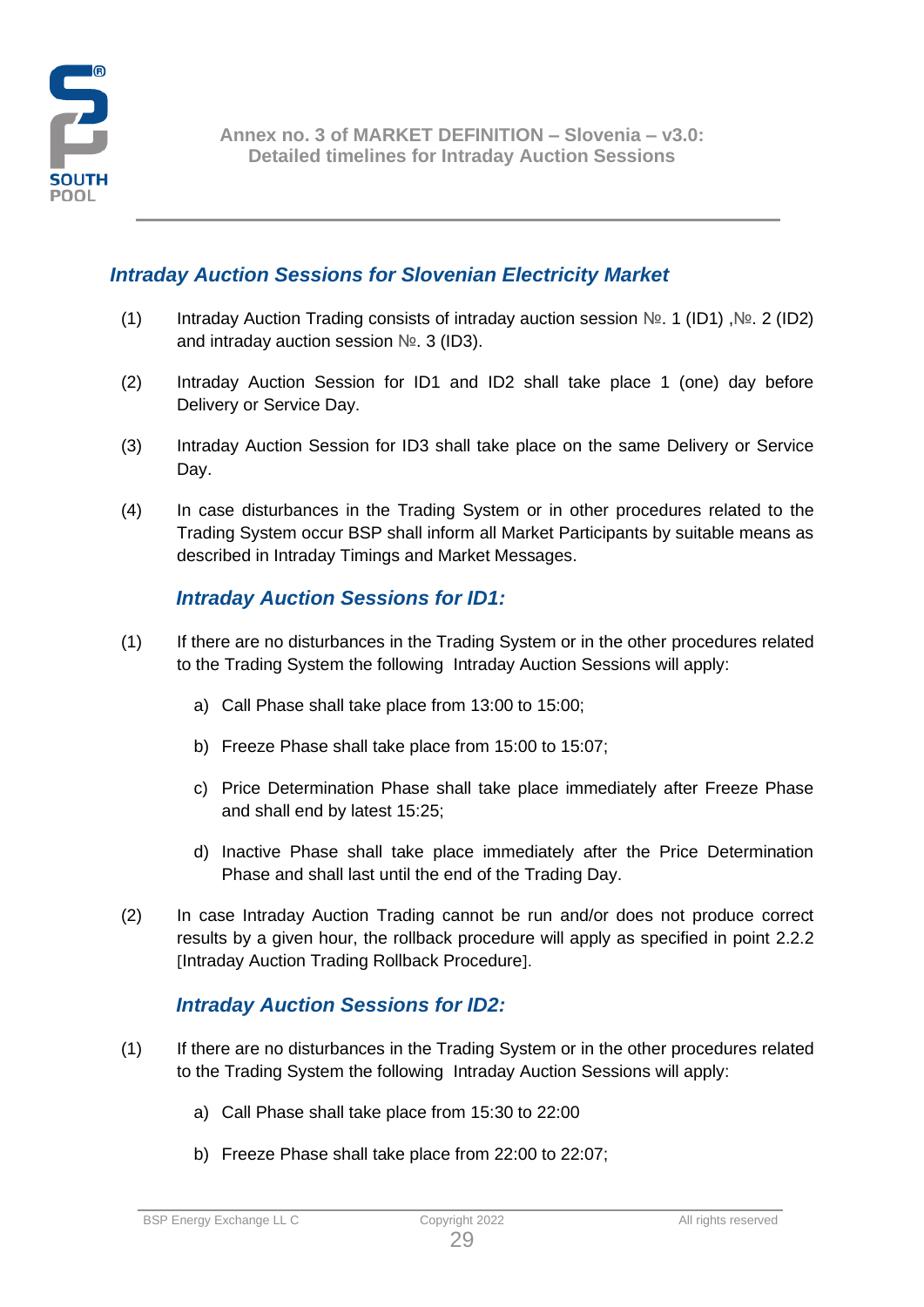

- c) Price Determination Phase shall take place immediately after Freeze Phase and shall end by latest 22:25;
- d) Inactive Phase shall take place immediately after the Price Determination Phase and shall last until the end of the Trading Day.
- (2) In case Intraday Auction Trading cannot be run and/or does not produce correct results by a given hour, the rollback procedure will apply as specified in point [2.2.2](#page-17-0) [[Intraday Auction Trading Rollback Procedure](#page-17-0)].

# *Intraday Auction Sessions for ID3:*

- (3) If there are no disturbances in the Trading System or in the other procedures related to the Trading System the following Intraday Auction Sessions will apply:
	- a) Call Phase shall take place from 22:30 (one) day before Delivery or Service Day to 10:00 on the same Delivery or Service Day ;
	- b) Freeze Phase shall take place from 10:00 to 10:07;
	- c) Price Determination Phase shall take place immediately after Freeze Phase and shall end by latest 10:25;
	- d) Inactive Phase shall take place immediately after the Price Determination Phase and shall last until the end of the Trading Day.
- (4) In case Intraday Auction Trading cannot be run and/or does not produce correct results by a given hour, the rollback procedure will apply as specified in point [2.2.2](#page-17-0) [[Intraday Auction Trading Rollback Procedure](#page-17-0)].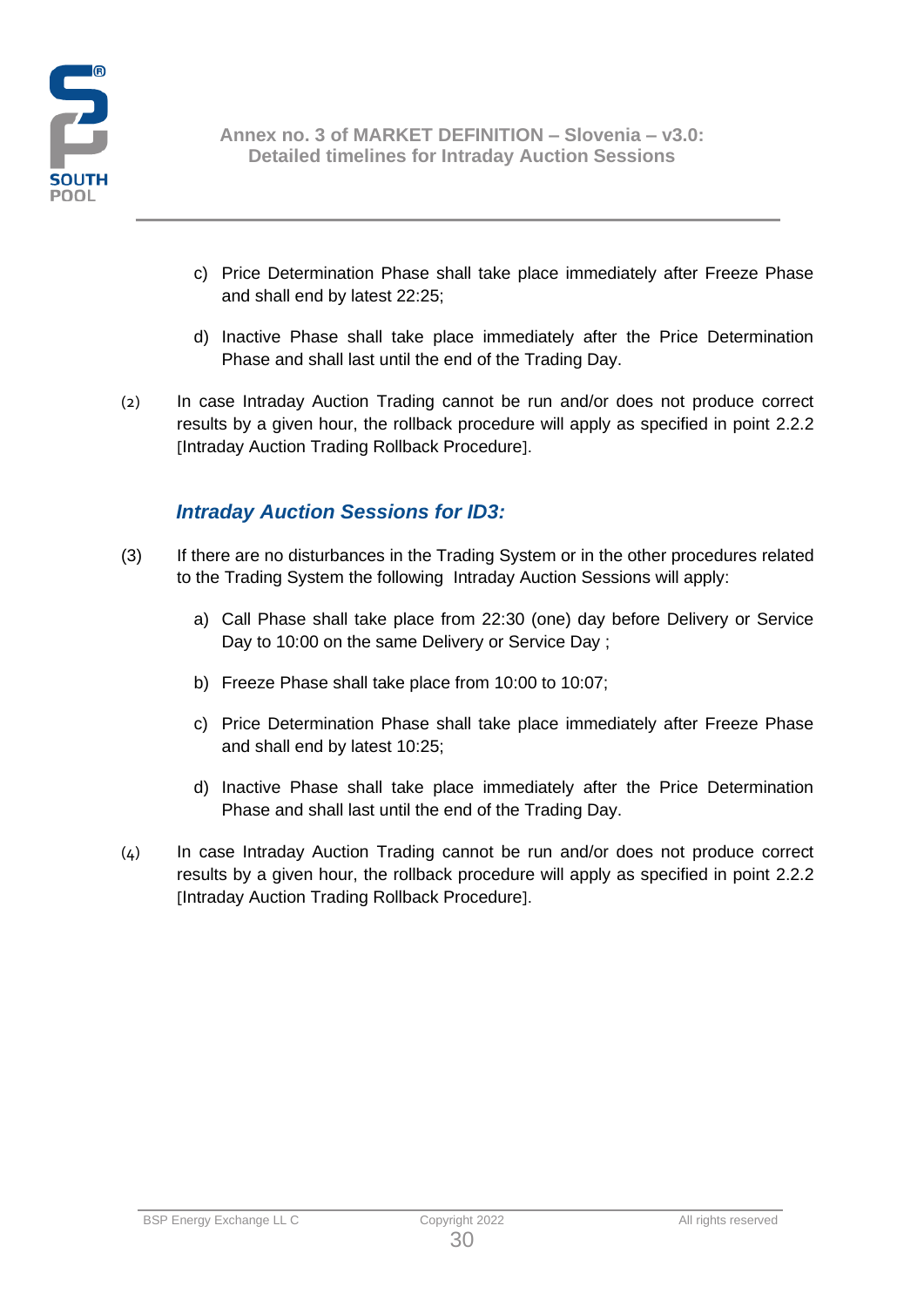

**Annex no. 3 of MARKET DEFINITION – Slovenia – v3.0: Detailed timelines for Intraday Auction Sessions**

*Page left intentionally blank.*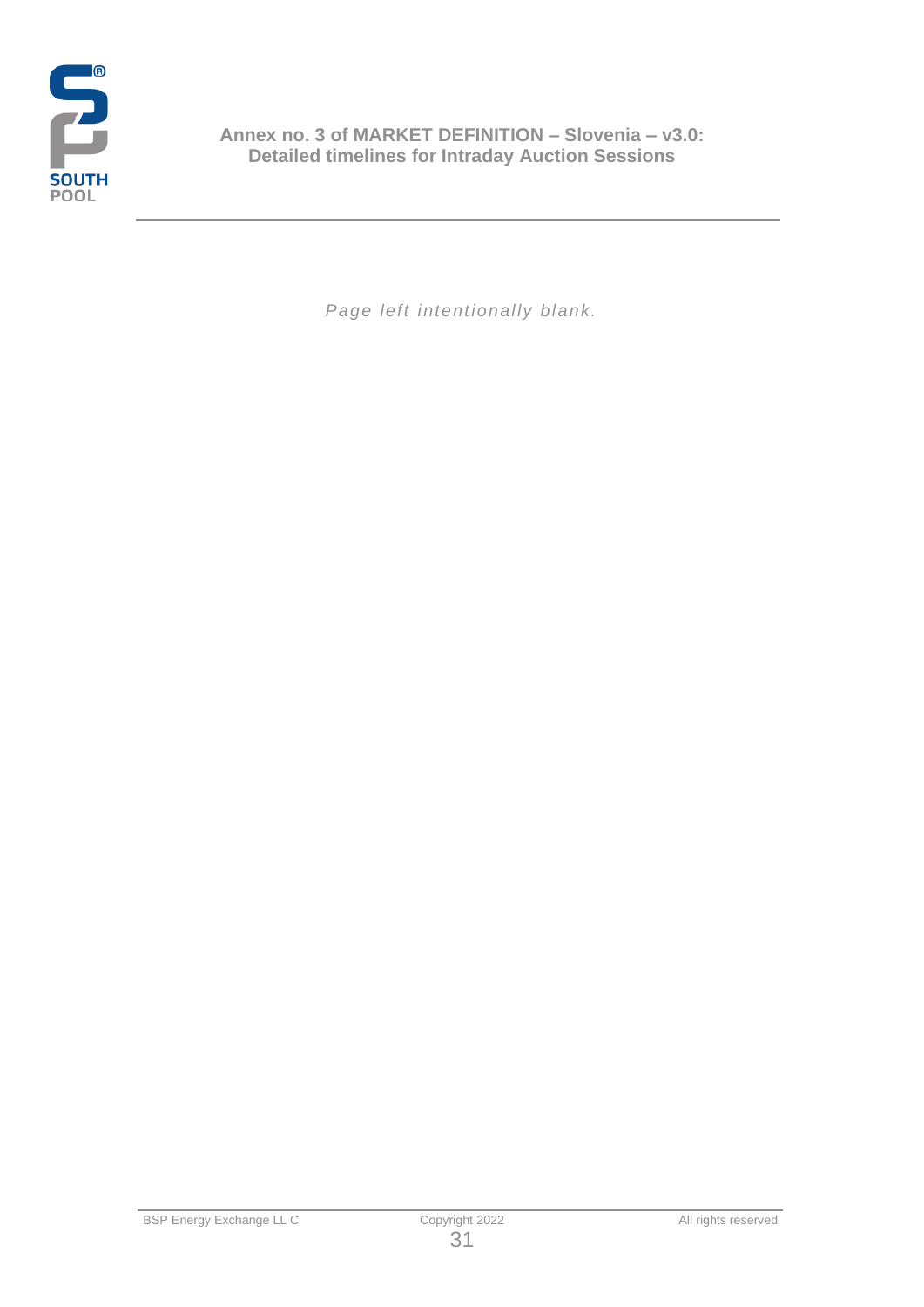

# *Clearing Records for Slovenian Electricity Market*

- (1) BSP shall send individually to each Clearing Member the Clearing Records in accordance with the following procedures:
	- a) in case that Day-ahead Auction Trading market coupling results are published by 15:15 and if:
		- the Trading Day is a Business Day the Clearing Records are issued by 16:15 of the same day;
		- the Trading Day is a Non-Business Day the Clearing Records are issued by 16:15 of the forthcoming Business Day.
	- b) in case that Day-ahead Auction Trading isolated market results are published by 15:40 and if:
		- the Trading Day is a Business Day the Clearing Records are issued by 16:40 of the same day;
		- the Trading Day is a Non-Business Day the Clearing Records are issued 16:40 of the forthcoming Business Day.

# *Reporting of Errors*

- (1) A Clearing Member may file a written complaint with the BSP as a consequence of any mistakes or errors in the Invoice(s) and Offset Report within the following terms:
	- a) in case that Clearing Records are issued by 16:15, a complaint must be raised by 17:00 of the same Business Day in which the related Invoice(s) and Offset Report have been issued.
	- b) in case that Clearing Records are issued by 16:40, a complaint must be raised by 17:25 of the same Business Day in which the related Invoice(s) and Offset Report have been issued.
- (2) BSP shall send a written reply to complaint filed in accordance with the provision of lines a) and b) in paragraph above at latest 45 (forty five) minutes after the above stated deadlines for complaint. Aforementioned written reply shall be final for the purposes of Financial Settlement.
- (3) A Clearing Member may file a written complaint with the BSP as a consequence of any mistakes or errors in Physical Settlement Report at latest 30 (thirty) minutes after receipt of Physical Settlement Report from BSP by email.